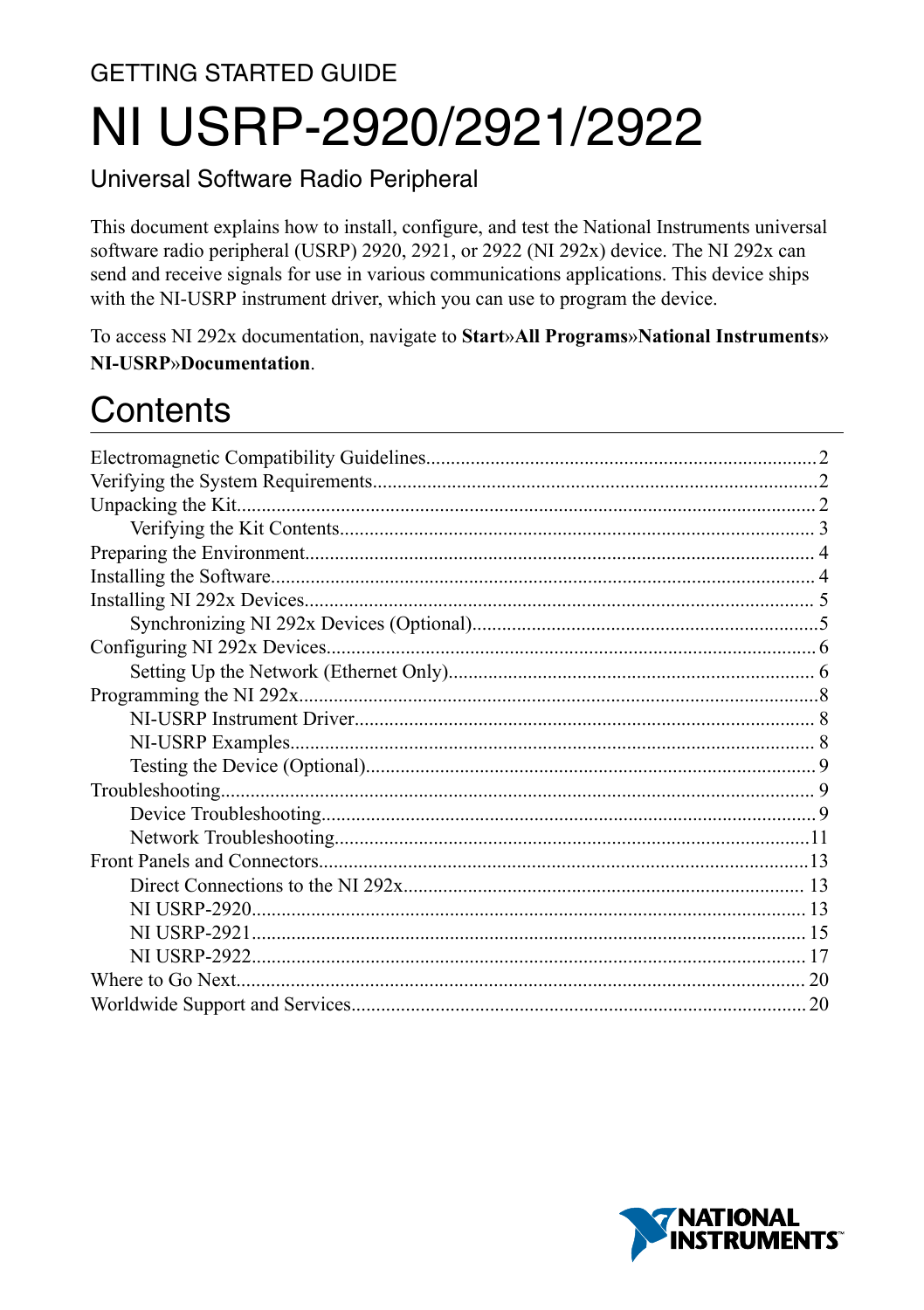# <span id="page-1-0"></span>Electromagnetic Compatibility Guidelines

This product was tested and complies with the regulatory requirements and limits for electromagnetic compatibility (EMC) stated in the product specifications. These requirements and limits provide reasonable protection against harmful interference when the product is operated in the intended operational electromagnetic environment.

This product is intended for use in industrial locations. However, harmful interference may occur in some installations, when the product is connected to a peripheral device or test object, or if the product is used in residential or commercial areas. To minimize interference with radio and television reception and prevent unacceptable performance degradation, install and use this product in strict accordance with the instructions in the product documentation.

Furthermore, any changes or modifications to the product not expressly approved by National Instruments could void your authority to operate it under your local regulatory rules.



**Caution** To ensure the specified EMC performance, operate this product only with shielded cables and accessories.



**Caution** To ensure the specified EMC performance, the length of all I/O cables except those connected to the Ethernet antenna ports must be no longer than 3 m (10 ft).



**Caution** This product is not approved or licensed for transmission over the air using an antenna. As a result, operating this product with an antenna may violate local laws. Ensure that you are in compliance with all local laws before operating this product with an antenna.

# Verifying the System Requirements

To use the NI-USRP instrument driver, your system must meet certain requirements.

Refer to the product readme, which is available on the driver software media or online at *[ni.com/manuals](http://www.ni.com/manuals)*, for more information about minimum system requirements, recommended system, and supported application development environments (ADEs).

# Unpacking the Kit



**Caution** To prevent electrostatic discharge (ESD) from damaging the device, ground yourself using a grounding strap or by holding a grounded object, such as your computer chassis.

- 1. Touch the antistatic package to a metal part of the computer chassis.
- 2. Remove the device from the package and inspect the device for loose components or any other sign of damage.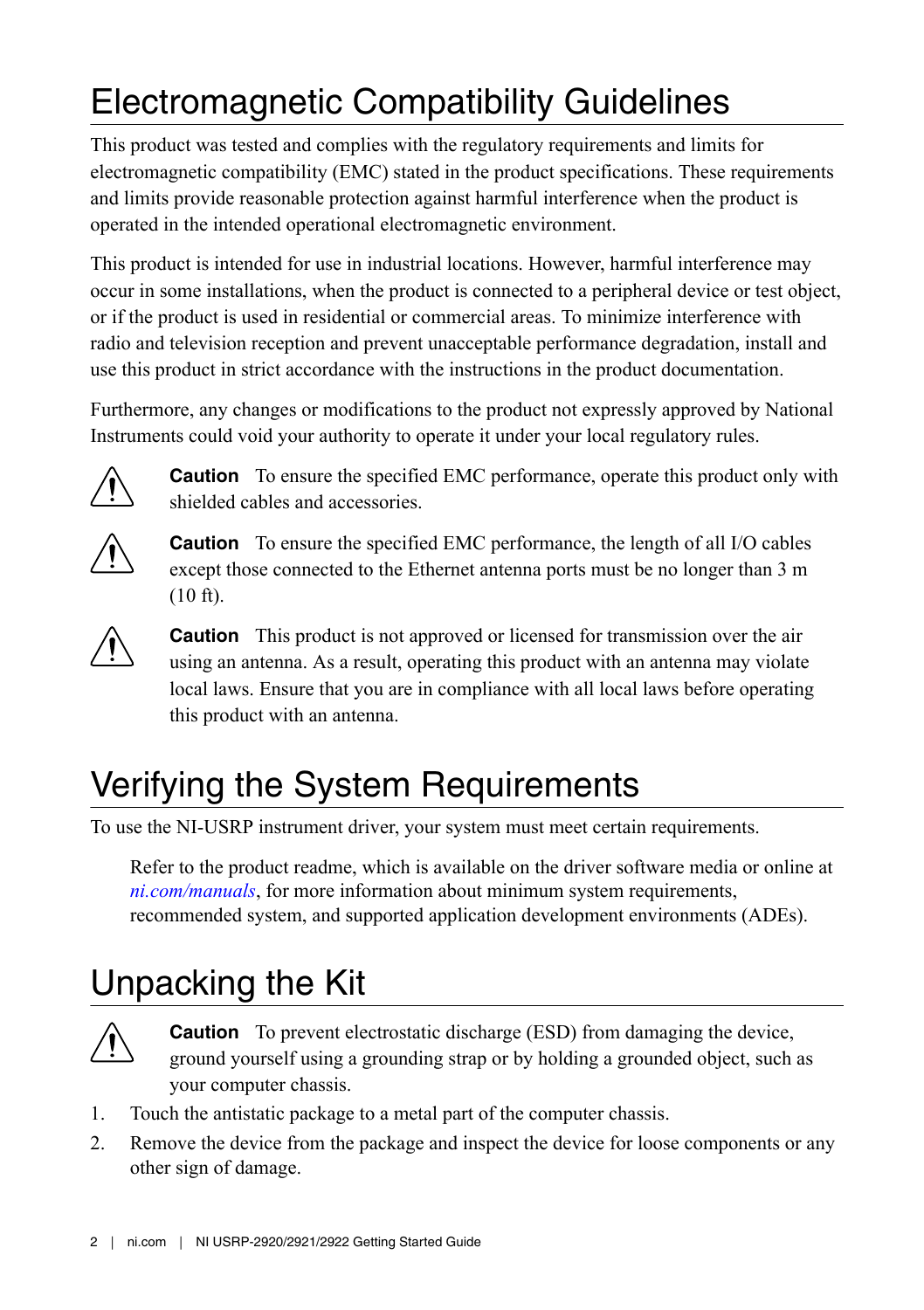<span id="page-2-0"></span>

**Caution** Never touch the exposed pins of connectors.



**Note** Do not install a device if it appears damaged in any way.

3. Unpack any other items and documentation from the kit.

Store the device in the antistatic package when the device is not in use.

## Verifying the Kit Contents





**Caution** If you directly connect or cable a signal generator to your device, or if you connect multiple USRP devices together, you must connect a 30 dB attenuator to the RF input (RX1 or RX2) of each receiving USRP device.

## Other Required Items

In addition to the kit contents, you must provide the following additional items:

Computer with available gigabit Ethernet interface.



**Caution** This product is not approved or licensed for transmission over the air using an antenna. As a result, operating this product with an antenna may violate local laws. Ensure that you are in compliance with all local laws before operating this product with an antenna.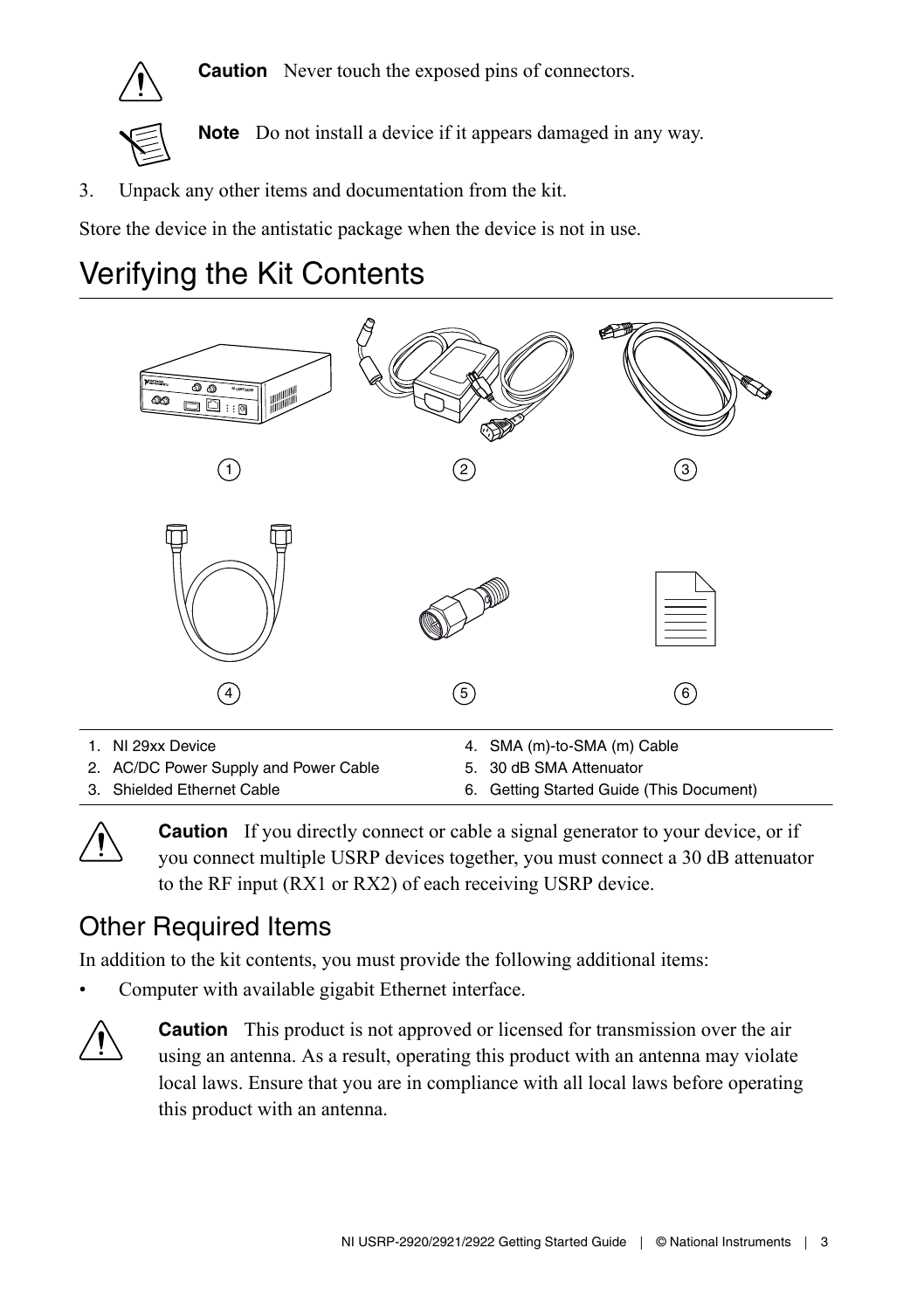## <span id="page-3-0"></span>Optional Items

LabVIEW Modulation Toolkit (MT), included on the driver software media, which includes MT VIs and functions, examples, and documentation



**Note** You must install the LabVIEW Modulation Toolkit for proper operation of the NI-USRP Modulation Toolkit example VIs.

- LabVIEW Digital Filter Design Toolkit, included on the driver software media
- LabVIEW MathScript RT Module, included on the driver software media
- USRP MIMO sync and data cable, available at ni.com, to synchronize clock sources
- Additional SMA (m)-to-SMA (m) cables to connect both channels with external devices or to use the REF IN and PPS IN signals
- GPS antenna for devices with GPS disciplined oscillator (GPSDO) support

# Preparing the Environment

Ensure that the environment you are using the USRP device in meets the following specifications.

| Operating temperature   | $23 \pm 5$ °C                               |
|-------------------------|---------------------------------------------|
| Operating humidity      | 10% to 90% relative humidity, noncondensing |
| <b>Pollution Degree</b> |                                             |
| Maximum altitude        | $2,000 \text{ m}$                           |

Indoor use only.



**Note** Refer to the USRP device specifications at *[ni.com/manuals](http://www.ni.com/manuals)* for complete specifications.



**Caution** Do not operate the NI 292x in a manner not specified in this document. Product misuse can result in a hazard. You can compromise the safety protection built into the product if the product is damaged in any way. If the product is damaged, return it to NI for repair.

# Installing the Software

You must be an Administrator to install NI software on your computer.

- 1. Install an ADE, such as LabVIEW.
- 2. Visit *[ni.com/info](http://www.ni.com/support)* and enter the Info Code usrpdriver to access the driver download page for the latest NI-USRP software.
- 3. Download the NI-USRP driver software.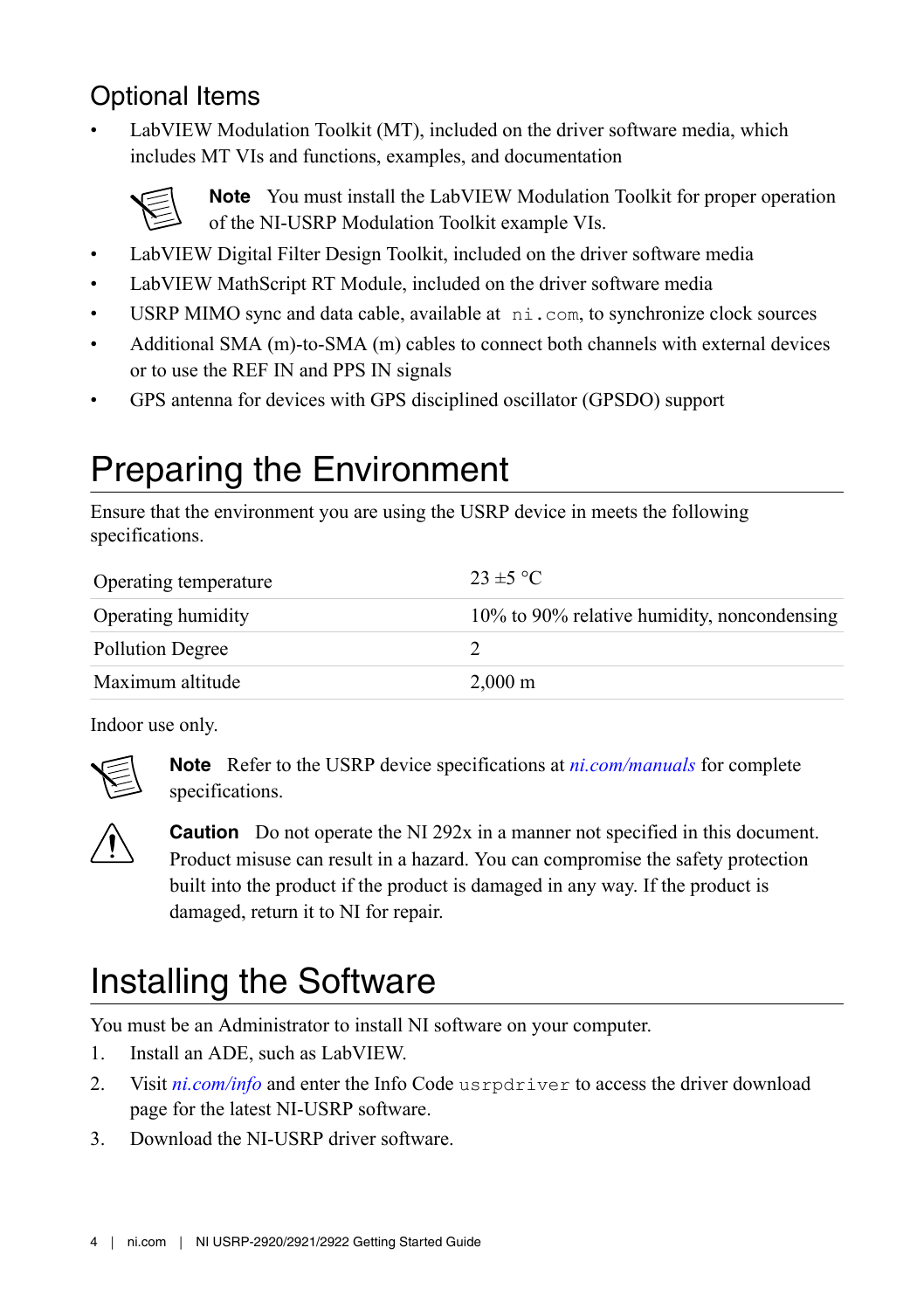<span id="page-4-0"></span>4. Follow the instructions in the installation prompts.



**Note** Windows users may see access and security messages during installation. Accept the prompts to complete the installation.

5. When the installer completes, select **Restart** in the dialog box that prompts you to restart, shut down, or restart later.

# Installing NI 292x Devices

Install all the software you plan to use before you install the hardware.



**Note** The NI 292x device connects to a host computer using a standard gigabit Ethernet interface. Refer to the documentation for your gigabit Ethernet interface for installation and configuration instructions.

- 1. Power on the computer.
- 2. Attach the antenna or cable to the front panel terminals of the NI 292x device as desired.
- 3. Use the Ethernet cable to connect the NI 292x device to the computer. For maximum throughput over Ethernet, NI recommends that you connect each NI 292x device to its own dedicated gigabit Ethernet interface on the host computer.
- 4. Connect the AC/DC power supply to the NI 292x device.
- 5. Plug the power supply into a wall outlet. Windows automatically recognizes the NI  $292x$ device.

## Synchronizing NI 292x Devices (Optional)

You can connect two USRP devices so that they share clocks and the Ethernet connection to the host.

1. Connect the MIMO cable included with the kit to the MIMO EXPANSION port of each device.



2. If you have not already done so, attach antennas to the USRP devices.

If you want to use one USRP device as a receiver and the other as a transmitter, attach one antenna to the RX 1 TX 1 port of the transmitter, and attach another antenna to the RX 2 port of the receiver.

The NI-USRP driver ships with some examples that you can use to explore the MIMO connection, including USRP EX Rx Multiple Synchronized Inputs (MIMO Expansion).vi and USRP EX Tx Multiple Synchronized Outputs (MIMO Expansion).vi.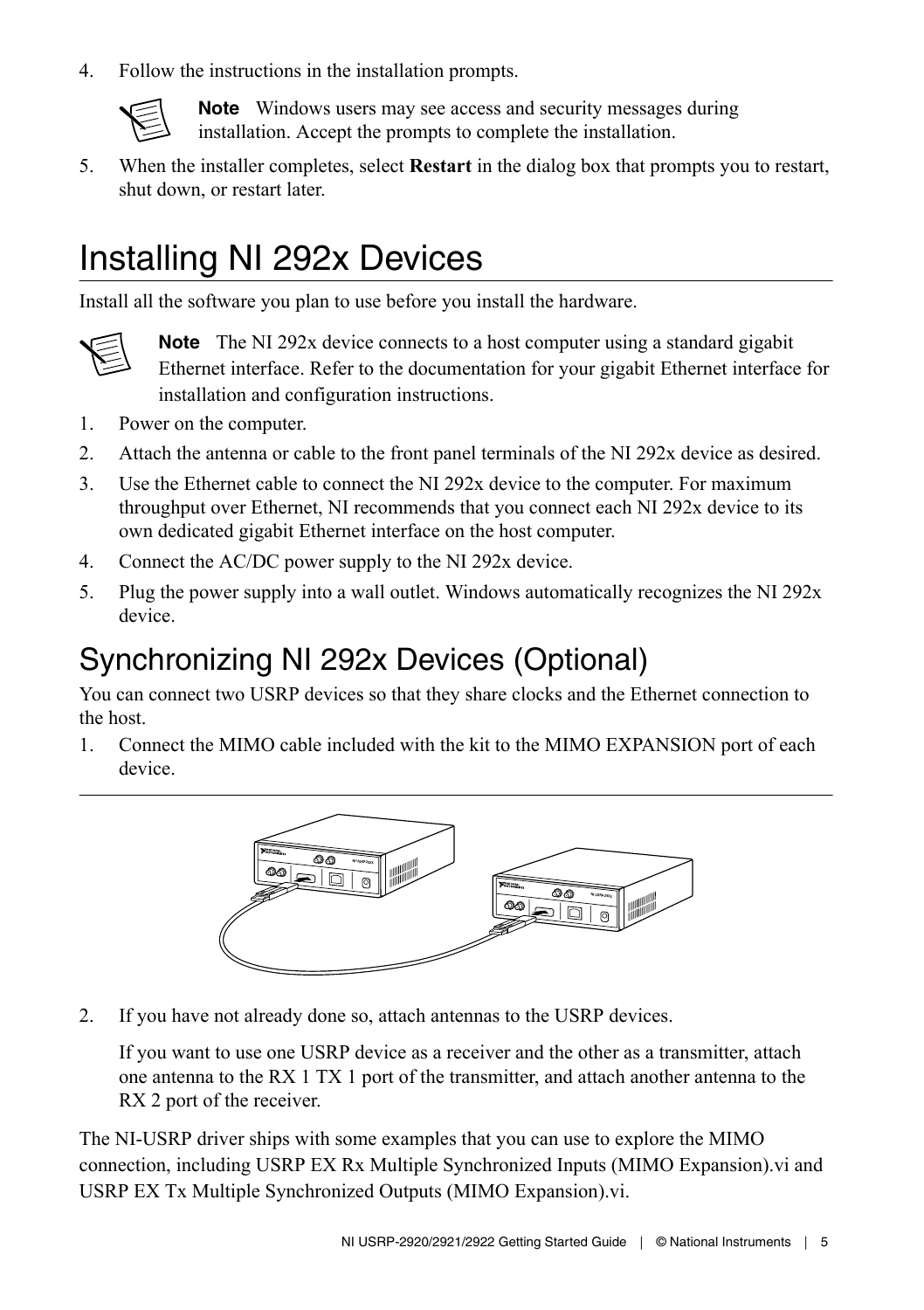## <span id="page-5-0"></span>Setting Up the Network (Ethernet Only)

The device communicates with a host computer over gigabit Ethernet. Set up the network to enable communication with the device.



**Note** The IP addresses for the host computer and each connected USRP device must be unique.

## Configuring the Host Ethernet Interface with a Static IP Address

The default IP address for the NI  $292x$  is  $192, 168, 10, 2$ .

1. Ensure the host computer uses a static IP address.

You may need to modify the network settings for the local area connection using the Control Panel on the host computer. Specify the static IP address in the **Properties** page for Internet Protocol Version 4 (TCP/IPv4).

2. Configure the host Ethernet interface with a static IP address on the same subnet as the connected device to enable communication, as shown in the following table.

| Component                                 | <b>Address</b> |
|-------------------------------------------|----------------|
| Host Ethernet interface static IP address | 192.168.10.1   |
| Host Ethernet interface subnet mask       | 255.255.255.0  |
| Default USRP device IP address            | 192.168.10.2   |

#### **Table 1.** Static IP Addresses



**Note** NI-USRP uses user datagram protocol (UDP) broadcast packets to locate the device. On some systems, the firewall blocks UDP broadcast packets. NI recommends that you change or disable the firewall settings to allow communication with the device.

## Changing the IP Address

To change the USRP device IP address, you must know the current address of the device, and you must configure the network.

- 1. Verify that your device is powered on and connected to your computer using the gigabit Ethernet interface.
- 2. Select **Start**»**All Programs**»**National Instruments**»**NI-USRP**»**NI-USRP Configuration Utility** to open the NI-USRP Configuration Utility.
- 3. Select the **Devices** tab of the utility.

Your device should appear in the list on the left side of the tab.

4. In the list, select the device for which you want to change the IP address.

If you have multiple devices, verify that you selected the correct device.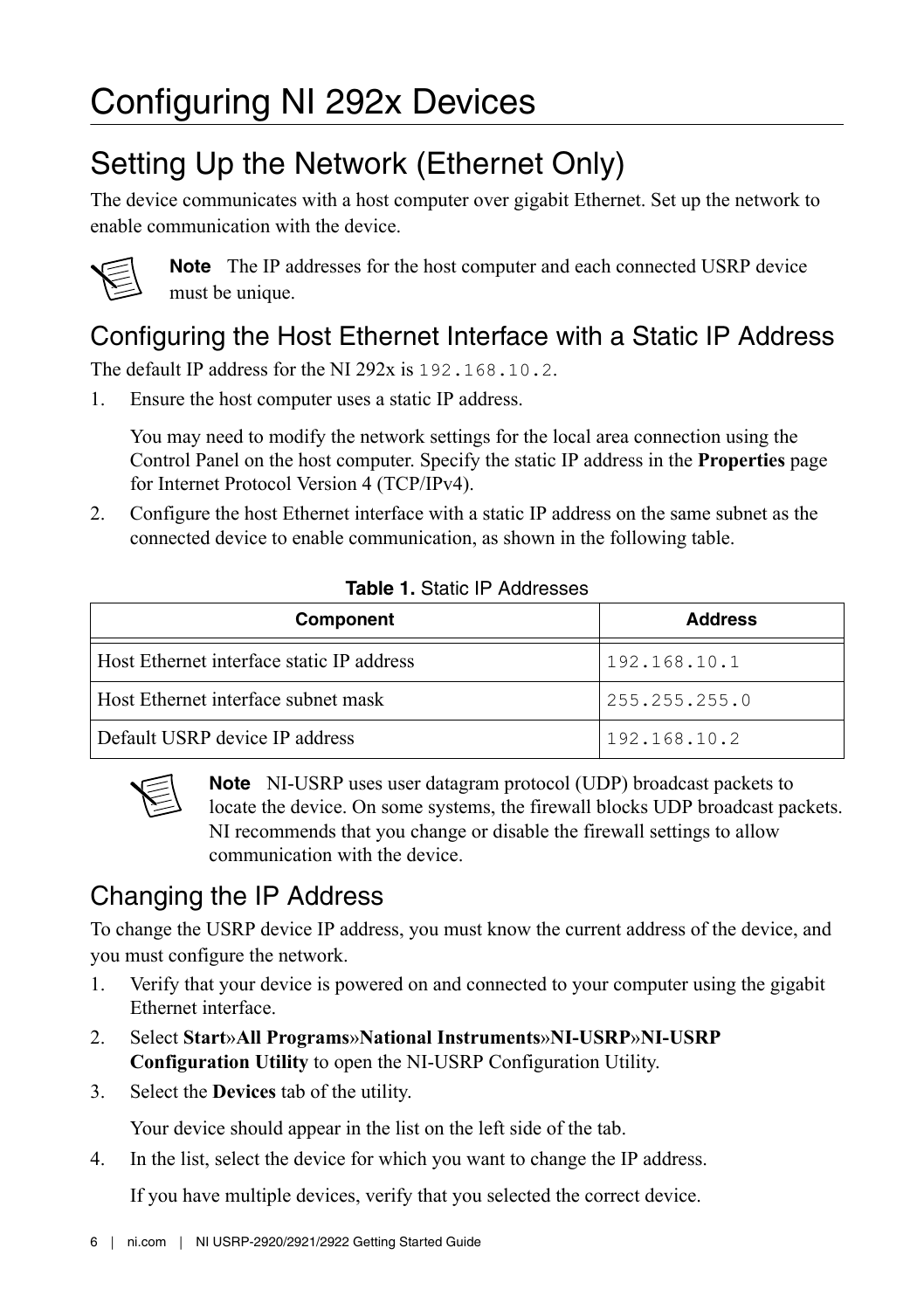The IP address of the selected device displays in the **Selected IP Address** textbox.

- 5. Enter the new IP address for the device in the **New IP Address** textbox.
- 6. Click the **Change IP Address** button or press <Enter> to change the IP address.

The IP address of the selected device displays in the **Selected IP Address** textbox.

- 7. The utility prompts you to confirm your selection. Click **OK** if your selection is correct; otherwise, click **Cancel**.
- 8. The utility displays a confirmation to indicate the process is complete. Click **OK**.
- 9. Power cycle the device to apply the changes.
- 10. After you change the IP address, you must power cycle the device and click **Refresh Devices List** in the utility to update the list of devices.

## Confirming Network Connection

- 1. Select **Start**»**All Programs**»**National Instruments**»**NI-USRP**»**NI-USRP Configuration Utility** to open the NI-USRP Configuration Utility.
- 2. Select the **Devices** tab of the utility.

Your device should appear in the list on the left side of the tab.



**Note** If your device is not listed, verify that your device is powered on and correctly connected, then click the **Refresh Devices List** button to scan for USRP devices.

### Configuring Multiple Devices with Ethernet

You can connect multiple devices in the following ways:

- Multiple Ethernet interfaces—One device for each interface
- Single Ethernet interface—One device connected to the interface, with additional devices connected using an optional MIMO cable
- Single Ethernet interface—Multiple devices connected to an unmanaged switch



**Tip** Sharing a single gigabit Ethernet interface among devices may reduce overall signal throughput. For maximum signal throughput, NI recommends that you connect no more than one device per Ethernet interface.

#### Multiple Ethernet Interfaces

To configure multiple devices connected to separate gigabit Ethernet interfaces, assign each Ethernet interface a separate subnet, and assign the corresponding device an address in that subnet, as shown in the following table.

| <b>Device</b>        | <b>Host IP Address</b> | <b>Host Subnet Mask</b> | <b>Device IP Address</b> |
|----------------------|------------------------|-------------------------|--------------------------|
| USRP Device 0        | 192.168.10.1           | 255.255.255.0           | 192.168.10.2             |
| <b>USRP</b> Device 1 | 192.168.11.1           | 255.255.255.0           | 192.168.11.2             |

**Table 2.** Multiple Host Ethernet Interface Configuration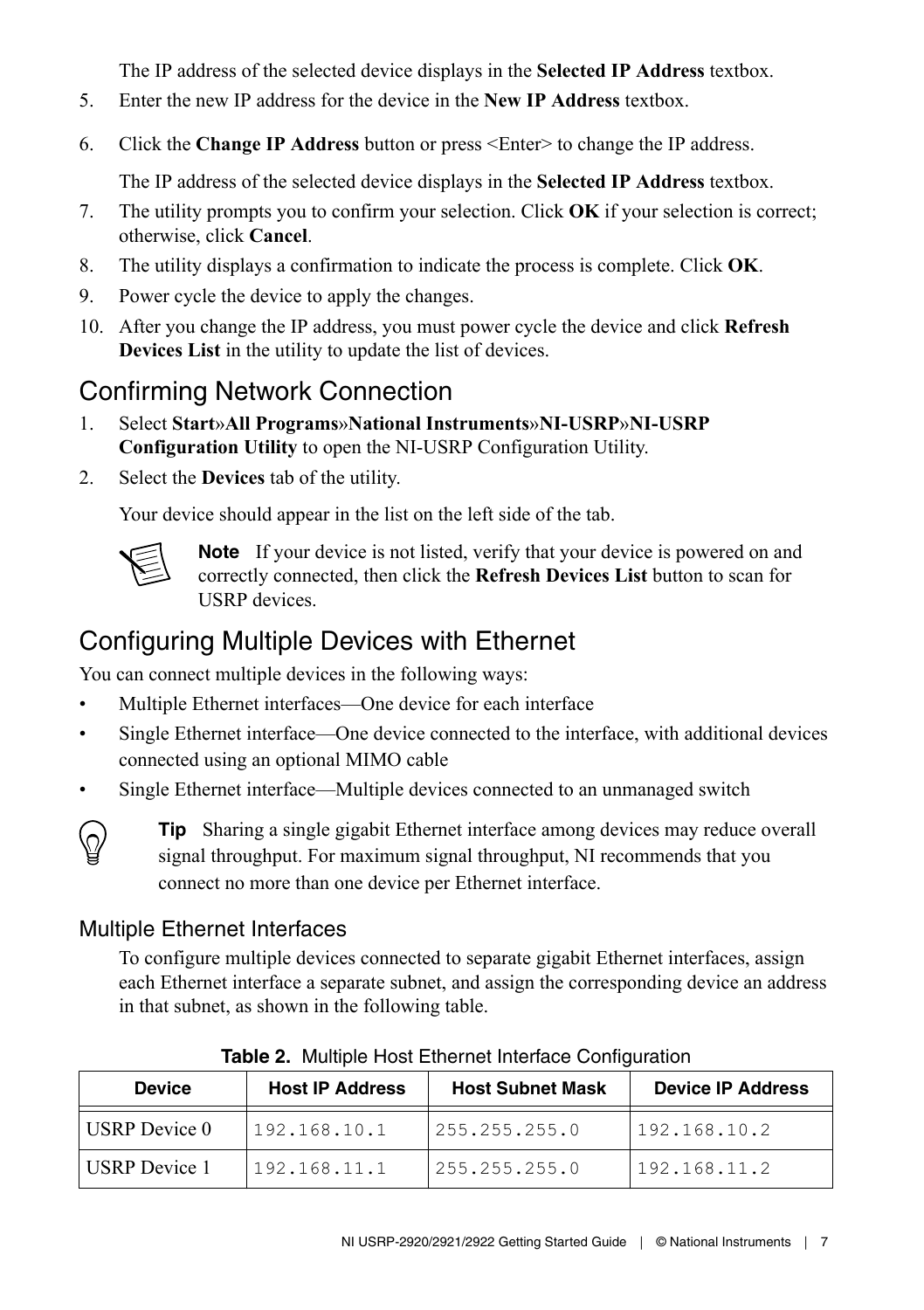#### <span id="page-7-0"></span>Single Ethernet Interface—One Device

You can configure multiple devices using a single host Ethernet interface when the devices are connected to each other using a MIMO cable.

1. Assign each device a separate IP address in the subnet of the host Ethernet interface, as shown in the following table.

| <b>Device</b> | <b>Host IP Address</b> | <b>Host Subnet Mask</b> | <b>Device IP Address</b> |
|---------------|------------------------|-------------------------|--------------------------|
| USRP Device 0 | 192.168.10.1           | 255.255.255.0           | 192.168.10.2             |
| USRP Device 1 | 192.168.10.1           | 255.255.255.0           | 192.168.10.3             |

**Table 3.** Single Host Ethernet Interface—MIMO Configuration

2. Connect Device 0 to the Ethernet interface and connect Device 1 to Device 0 using a MIMO cable.

#### Single Ethernet Interface—Multiple Devices Connected to an Unmanaged **Switch**

You can connect multiple USRP devices to a host computer through an unmanaged gigabit Ethernet switch that allows a single gigabit Ethernet adapter on the computer to interface with multiple USRP devices connected to the switch.

Assign the host Ethernet interface a subnet, and assign each device an address in that subnet, as shown in the following table.

| <b>Device</b> | <b>Host IP Address</b> | <b>Host Subnet Mask</b> | <b>Device IP Address</b> |
|---------------|------------------------|-------------------------|--------------------------|
| USRP Device 0 | 192.168.10.1           | 255.255.255.0           | 1192.168.10.2            |
| USRP Device 1 | 192.168.10.1           | 1255.255.255.0          | 192.168.10.3             |

**Table 4.** Single Host Ethernet Interface—Unmanaged Switch Configuration

## Programming the NI 292x

You can use the NI-USRP instrument driver to create communications applications for the NI 292x.

## NI-USRP Instrument Driver

NI-USRP features a set of VIs and properties that exercise the functionality of the NI 292x, including configuration, control, and other device-specific functions. Refer to the *NI-USRP Help* for information about using the instrument driver in your applications.

## NI-USRP Examples

The instrument driver examples are instructional tools that demonstrate some of the functionality of the NI 292x. You can use these examples separately or integrate them into your systems. NI-USRP includes examples for getting started and other SDR functionality. You can access the NI-USRP examples from the following locations: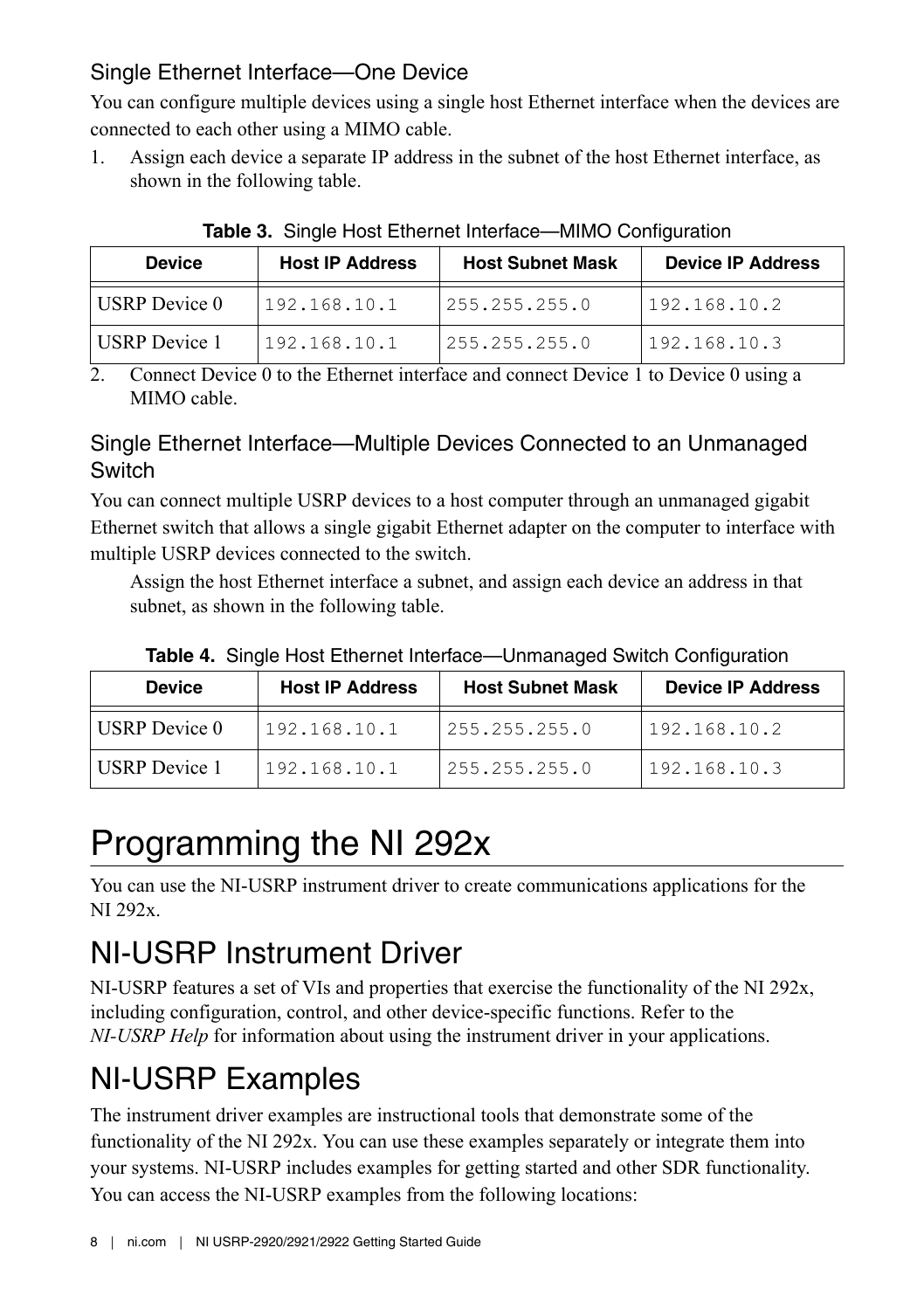- <span id="page-8-0"></span>• From the Start menu at **Start**»**All Programs**»**National Instruments**»**NI-USRP**» **Examples**.
- In LabVIEW from **Functions**»**Instrument I/O**»**Instrument Drivers**»**NI**‑**USRP**» **Examples** palette.

You can access additional examples from the code sharing community at  $ni$ , com/usrp.



**Note** The NI Example Finder does not include NI-USRP examples.

## Testing the Device (Optional)

Perform a loopback test to confirm that the device transmits and receives signals and is connected correctly to the host computer.

- 1. Attach the included 30 dB attenuator to one end of the SMA (m)-to-SMA (m) cable.
- 2. Connect the 30 dB attenuator to the RX 2 TX 2 connector on the front panel of the USRP device, and connect the other end of the SMA (m)-to-SMA (m) cable to the RX 1 TX 1 port.
- 3. On the host computer, open the niUSRP EX Tx Continuous Async example VI and run it.

If the device is transmitting signals, the IQ graph displays I and Q waveforms.

4. Open the niUSRP EX Rx Continuous Async example VI and run it.

If the device is receiving signals, the IQ graph displays I and Q waveforms.

# **Troubleshooting**

If an issue persists after you complete a troubleshooting procedure, contact NI technical support or visit *[ni.com/support](http://www.ni.com/support)*.

## Device Troubleshooting

## Should I Update Device Firmware and FPGA Images?

NI 292x devices ship with firmware and FPGA images compatible with NI-USRP driver software. You may need to update the device for compatibility with the latest version of the software.

When you use the NI-USRP API, a default FPGA loads from persistent storage on the device.

The driver software media also includes the NI-USRP Configuration Utility, which you can use to update the devices.

#### Updating NI 292x Firmware and FPGA Images (Optional)

The firmware and FPGA images for NI 292x devices are stored in the device internal memory. You can reload the FPGA image or firmware image using the NI-USRP Configuration Utility and an Ethernet connection, but you cannot create custom FPGA images using the Ethernet connection.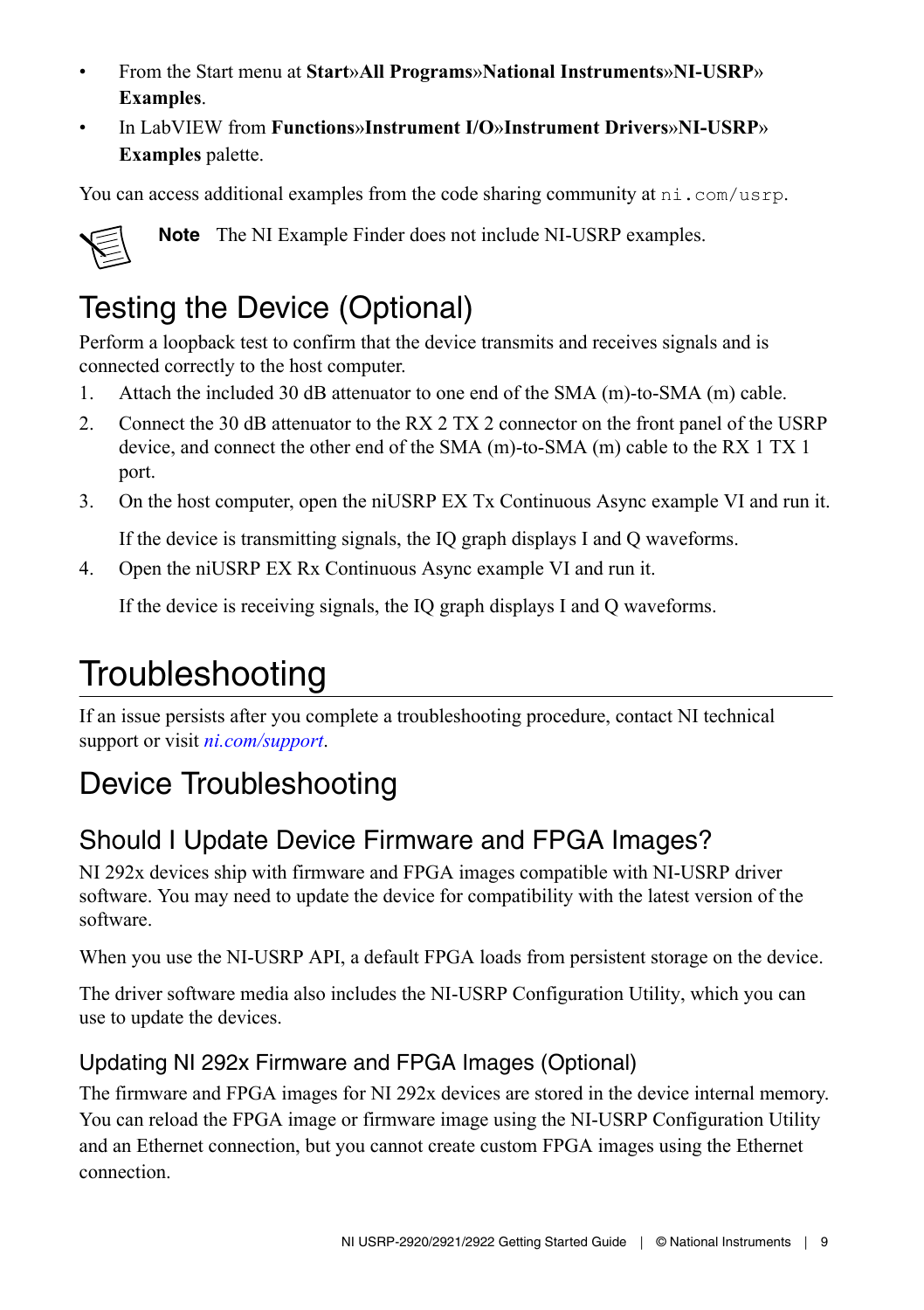- 1. If you have not already done so, connect the host computer to the device using the Ethernet port.
- 2. Select **Start**»**All Programs**»**National Instruments**»**NI-USRP**»**NI-USRP Configuration Utility** to open the NI-USRP Configuration Utility.
- 3. Select the **N2xx/NI-29xx Image Updater** tab. The utility automatically populates the **Firmware Image** and **FPGA Image** fields with the paths to the default firmware and FPGA image files. If you want to use different files, click the **Browse** button next to the file you want to change, and navigate to the file you want to use.
- 4. Verify that the firmware and FPGA image paths are entered correctly.
- 5. Click the **Refresh Device List** button to scan for USRP devices and update the device list.

If your device does not appear in the list, verify that the device is on and is correctly connected to the computer.

If your device still does not appear in the list, you can manually add the device to the list. Click the **Manually Add Device** button, enter the IP address of the device in the dialog box that displays, and click **OK**.

- 6. Select the device to update from the device list, and verify that you selected the correct device.
- 7. Verify that the version of the FPGA image file matches the board revision for the device you are updating.
- 8. To update the device, click the **WRITE IMAGES** button.
- 9. A confirmation dialog box displays. Confirm your selections and click **OK** to continue.

A progress bar indicates the status of the update.

10. When the update completes, a dialog box prompts you to reset the device. A device reset applies the new images to the device. Click **OK** to reset the device.



**Note** The utility is unresponsive while it verifies that the device reset correctly.

11. Close the utility.

#### **Related Information**

*[Refer to the Load the images onto the on-board flash \(USRP-N Series only\) section of the](http://files.ettus.com/uhd_docs/manual/html/usrp2.html#load-the-images-onto-the-on-board-flash-usrp-n-series-only) [UHD - USRP2 and N Series Application Notes](http://files.ettus.com/uhd_docs/manual/html/usrp2.html#load-the-images-onto-the-on-board-flash-usrp-n-series-only)*

### Why Doesn't the USRP Device Appear in MAX?

MAX does not support NI 292x devices. Use the NI-USRP Configuration Utility instead. Open the NI-USRP Configuration Utility from the Start menu at **Start**»**All Programs**» **National Instruments**»**NI-USRP**»**NI-USRP Configuration Utility**.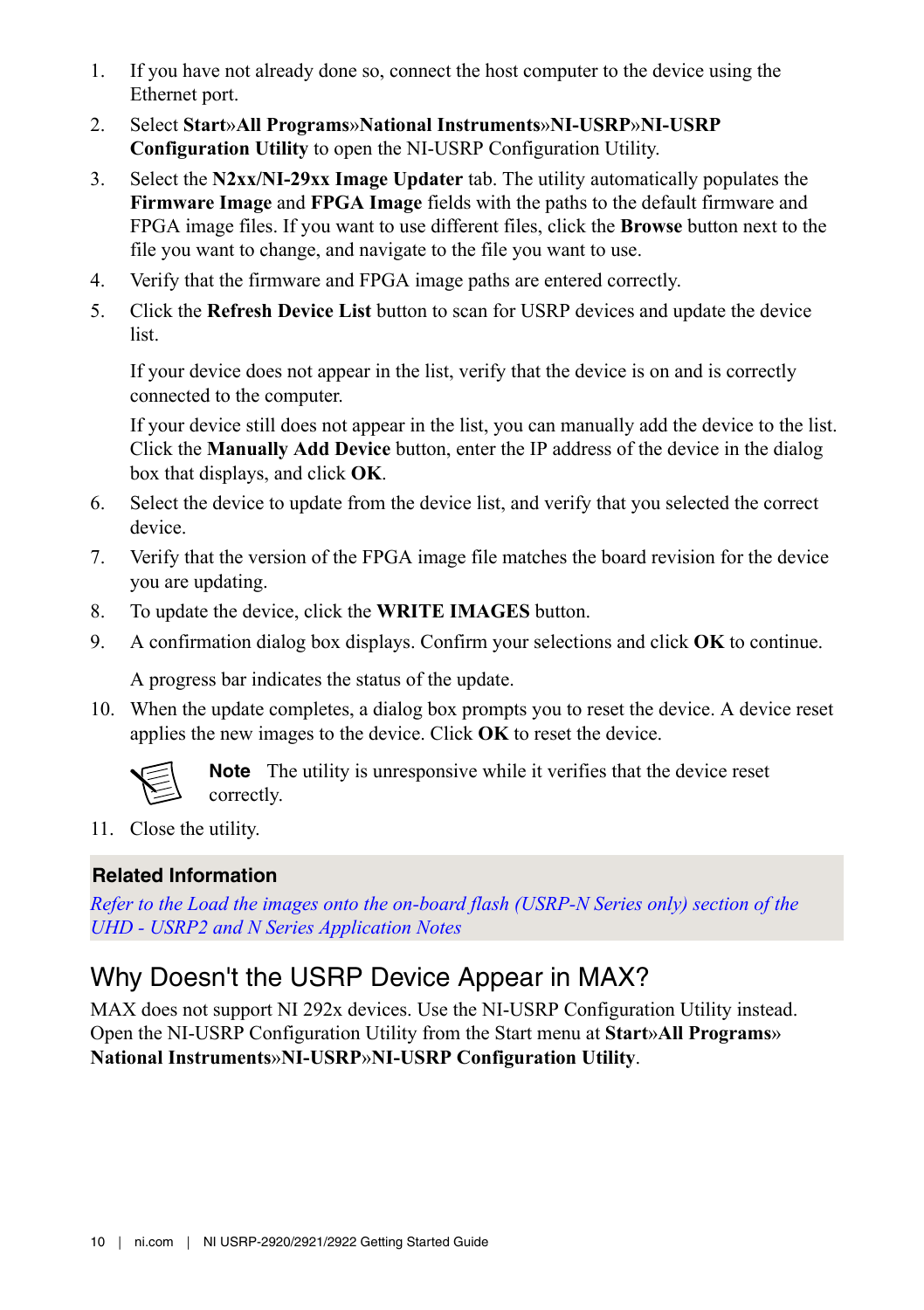## <span id="page-10-0"></span>Why Doesn't the Device Power On?

Check the power supply by substituting a different adapter.

#### Why Doesn't the USRP Device Appear in the NI-USRP Configuration Utility?

- 1. Check the connection between the USRP device and the computer.
- 2. Ensure that the USRP device is connected to a computer with a gigabit-compatible Ethernet adapter.
- 3. Ensure that a static IP address of 192.168.10.1 is assigned to the adapter in your computer.
- 4. Allow up to 15 seconds for the device to completely start up.

### In the NI-USRP Configuration Utility, Why Does USRP2 Appear Instead of NI 292x?

An incorrect IP address on the computer may cause this error. Check the IP address and run the NI-USRP Configuration Utility again.

An old FPGA or firmware image on the device may also cause this error. Upgrade the FPGA and firmware using the NI-USRP Configuration Utility.

### Why Don't NI-USRP Examples Appear in the NI Example Finder?

NI-USRP does not install examples into the NI Example Finder.

You can access the NI-USRP examples from the following locations:

- From the Start menu at **Start**»**All Programs**»**National Instruments**»**NI-USRP**» **Examples**.
- In LabVIEW from **Functions**»**Instrument I/O**»**Instrument Drivers**»**NI**‑**USRP**» **Examples** palette.

## Network Troubleshooting

### Why Doesn't the Device Respond to a Ping (ICMP Echo Request)?

The device should reply to an internet control message protocol (ICMP) echo request. To ping the device, open a Windows command prompt and enter ping *192.168.10.2*, where *192.168.10.2* is the IP address for your USRP device. If you do not receive a response, verify that the host network interface card is set to a static IP address corresponding to the same subnet as the IP address of the corresponding device. Also verify that the device IP address is set properly.

#### **Related Information**

*[Changing the IP Address](#page-5-0)* on page 6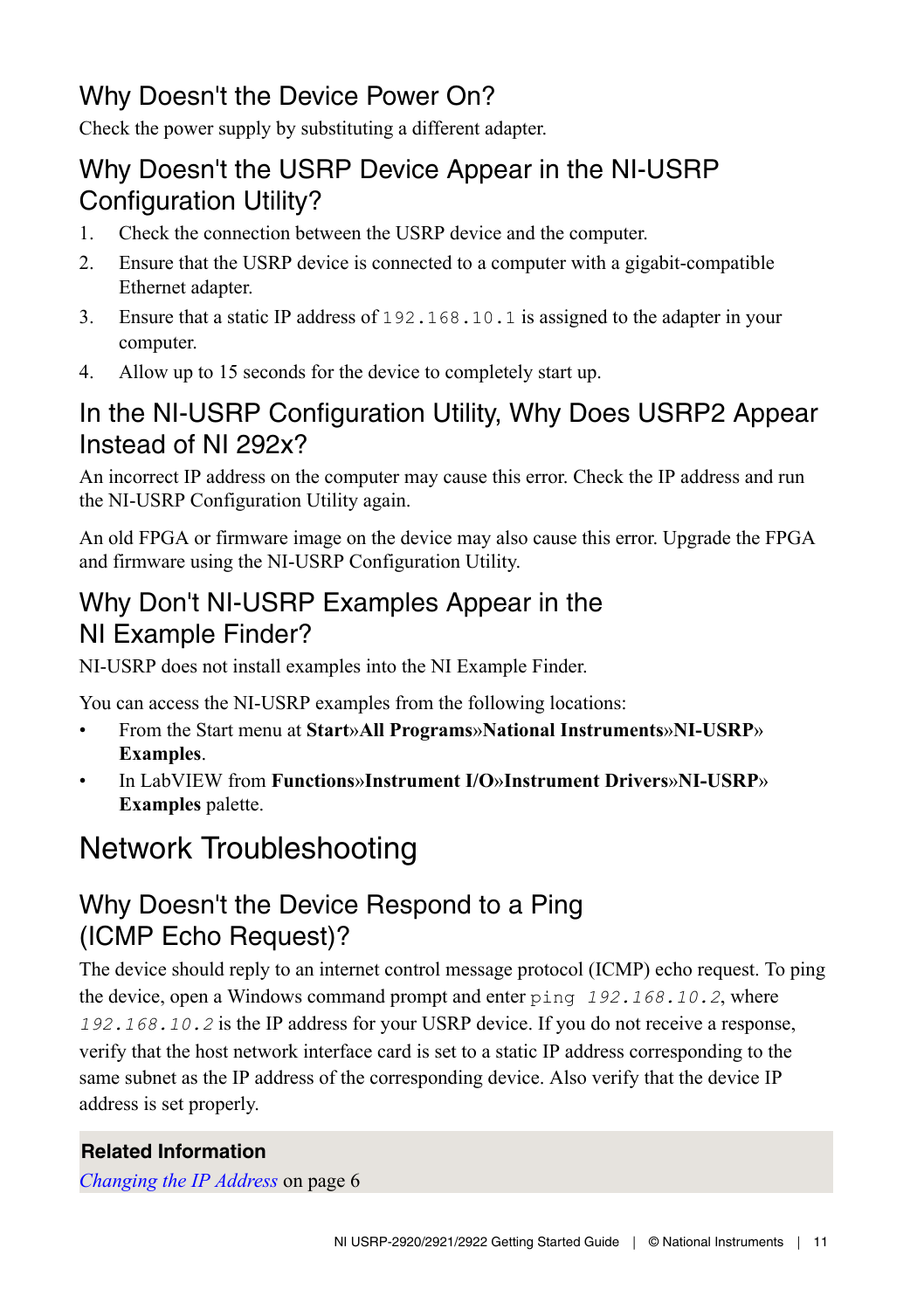## Why Doesn't the NI-USRP Configuration Utility Return a Listing for My Device?

If the NI-USRP Configuration Utility does not return a listing for your device, search for a specific IP address.

- 1. Navigate to <Program Files>\National Instruments\NI-USRP\.
- 2. <Shift>-right-click the utilities folder, and select **Open command window here** from the shortcut menu to open a Windows command prompt.
- 3. Enter uhd\_find\_devices --args=addr=*192.168.10.2* in the command prompt, where *192.168.10.2* is the IP address for your USRP device.
- 4. Press <Enter>.

If the uhd\_find\_devices command does not return the listing for your device, the firewall may be blocking replies to UDP broadcast packets. Windows installs and enables a firewall by default. To allow UDP communication with a device, disable any firewall software associated with the network interface for the device.

### Why Doesn't the Device IP Address Reset to the Default?

If you cannot reset the default device IP address, your device may be on a different subnet than the host network adapter. You can power cycle the device in a safe (read-only) image, which sets the device to the default IP address of 192.168.10.2.

- 1. Open the device enclosure, making sure to take appropriate static precautions.
- 2. Locate the safe-mode button, a push-button switch (S2), inside the enclosure.
- 3. Press and hold the safe-mode button while you power cycle the device.
- 4. Continue to press the safe-mode button until the front panel LEDs blink and remain solid.
- 5. While in safe-mode, run the NI-USRP Configuration Utility to change the IP address from the default, 192.168.10.2, to a new value.
- 6. Power cycle the device without holding the safe-mode button to return the normal mode.



**Note** NI recommends that you use a dedicated network with no other USRP devices connected to the host computer to avoid the possibility of an IP address conflict. Also, verify that the static IP address of the host network adapter on the computer that runs the NI-USRP Configuration Utility is different from the device default IP address of 192.168.10.2 and different from the new IP address to which you want to set the device.



**Note** If the device IP address is on a different subnet from the host network adapter, the host system and configuration utility cannot communicate with and configure the device. For example, the utility recognizes, but cannot configure a device with an IP address of 192.168.11.2 connected to a host network adapter with a static IP address of 192.168.10.1 and a subnet mask of 255.255.255.0. To communicate with and configure the device, change the host network adapter to a static IP address on the same subnet as the device,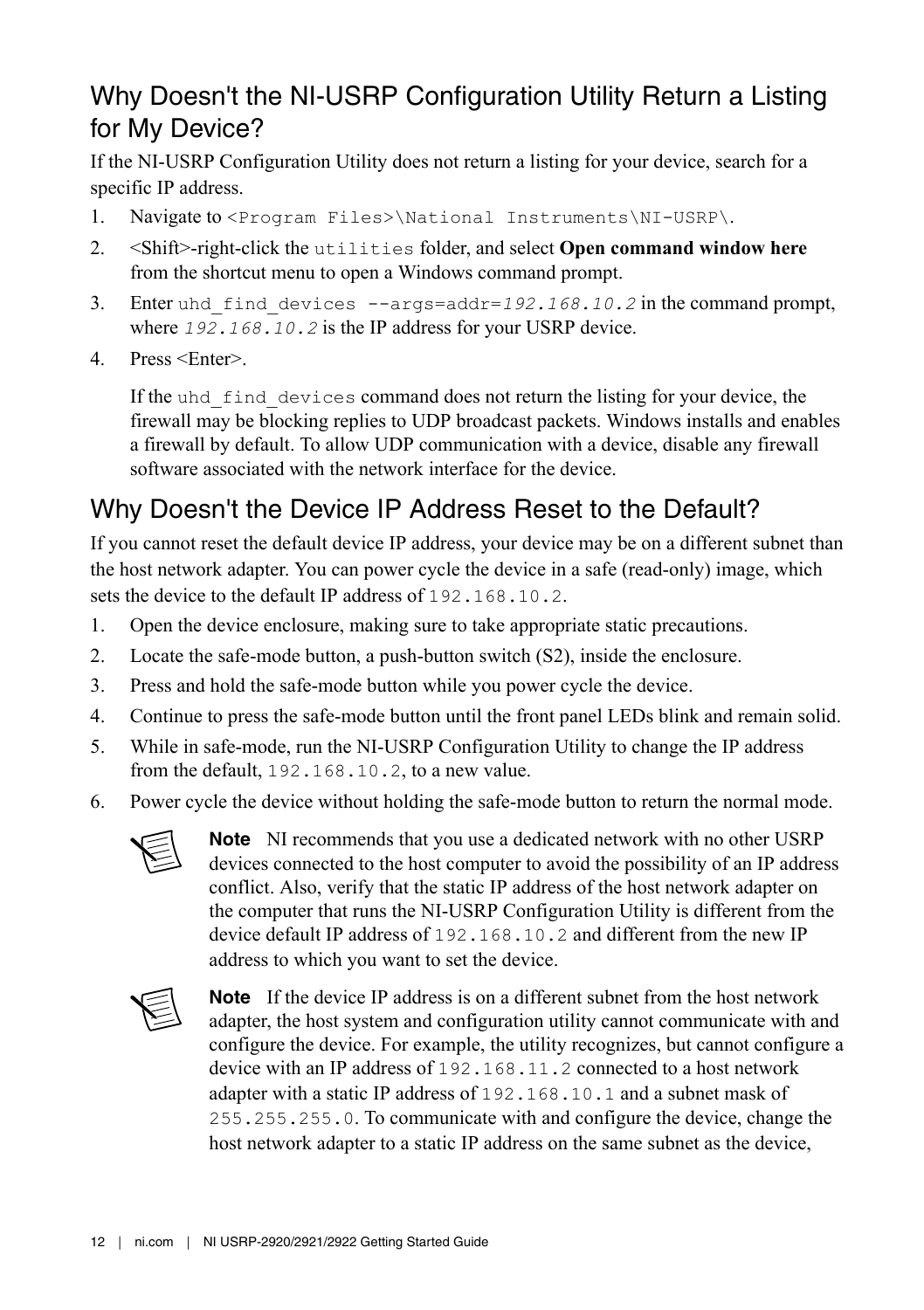such as 192.168.11.1, or change the subnet mask of the host network adapter to recognize a wider range of IP addresses, such as 255.255.0.0.

#### <span id="page-12-0"></span>**Related Information**

*[Changing the IP Address](#page-5-0)* on page 6

### Why Does the Device Not Connect to the Host Interface?

The host Ethernet interface must be a gigabit Ethernet interface to connect to the USRP device.

Ensure the connection between the host network interface card and the device cable connection is valid and both the device and computer are powered on.

A lit green LED in the upper left corner of the gigabit Ethernet connection port on the device front panel indicates a gigabit Ethernet connection.

# Front Panels and Connectors

## Direct Connections to the NI 292x

The NI 292x is a precision RF instrument that is sensitive to ESD and transients. Ensure you take the following precautions when making direct connections to the NI 292x to avoid damaging the device.



**Caution** Apply external signals only while the NI 292x is powered on. Applying external signals while the device is powered off may cause damage.

- Ensure you are properly grounded when manipulating cables or antennas connected to the NI 292x TX 1 RX 1 or RX 2 connector.
- If you are using noninsulated devices, such as a noninsulated RF antenna, ensure the devices are maintained in a static-free environment.
- If you are using an active device, such as a preamplifier or switch routed to the NI  $292x$ TX 1 RX 1 or RX 2 connector, ensure that there are no signal transients greater than the RF and DC specifications for the device that are being generated and sourced to the NI 292x TX 1 RX 1 or RX 2 connector.

## NI USRP-2920



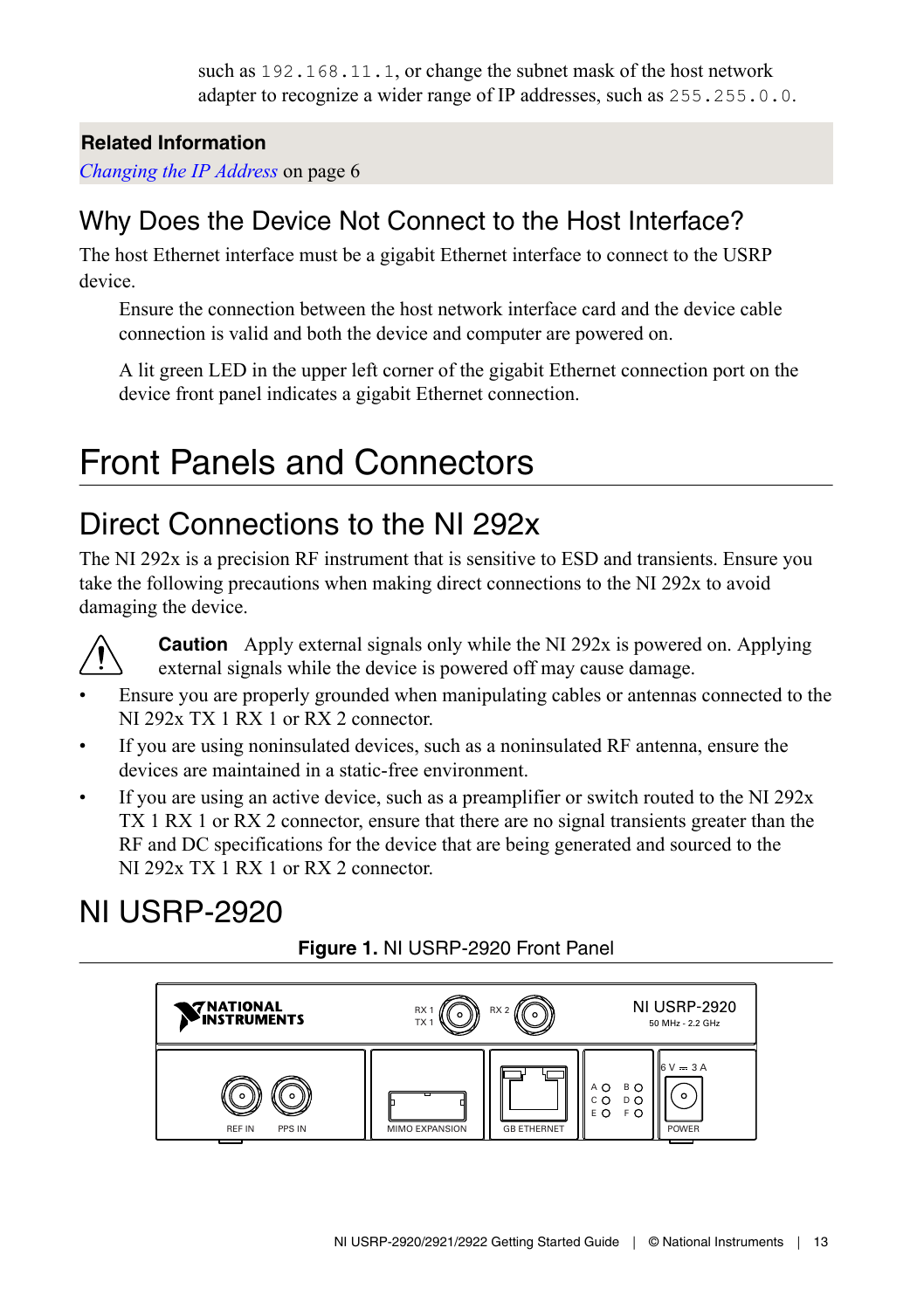| <b>Table 5. NI USRP-2920 Module Front Panel Connectors</b> |  |  |
|------------------------------------------------------------|--|--|
|------------------------------------------------------------|--|--|

| <b>Connector</b>                   | <b>Use</b>                                                                                                                                                                                                                                                                                                                                                                            |
|------------------------------------|---------------------------------------------------------------------------------------------------------------------------------------------------------------------------------------------------------------------------------------------------------------------------------------------------------------------------------------------------------------------------------------|
| RX <sub>1</sub><br>TX <sub>1</sub> | Input and output terminal for the RF signal. $RX 1 TX 1$ is an SMA $(f)$<br>connector with an impedance of 50 $\Omega$ and is a single-ended input or<br>output channel.                                                                                                                                                                                                              |
| RX <sub>2</sub>                    | Input terminal for the RF signal. RX 2 is an SMA (f) connector with<br>an impedance of 50 $\Omega$ and is a single-ended input channel.                                                                                                                                                                                                                                               |
| <b>REF IN</b>                      | Input terminal for an external reference signal for the local oscillator<br>(LO) on the device. REF IN is an SMA (f) connector with an<br>impedance of 50 $\Omega$ and is a single-ended reference input. REF IN<br>accepts a 10 MHz signal with a minimum input power of 0 dBm<br>(.632 Vpk-pk) and a maximum input power of 15 dBm (3.56 Vpk-pk)<br>for a square wave or sine wave. |
| <b>PPS IN</b>                      | Input terminal for the pulse per second (PPS) timing reference.<br>PPS IN is an SMA (f) connector with an impedance of 50 $\Omega$ and is a<br>single-ended input. PPS IN accepts 0 V to 3.3 V TTL and 0 V to 5 V<br>TTL signals.                                                                                                                                                     |
| <b>MIMO</b><br><b>EXPANSION</b>    | The MIMO EXPANSION interface port connects two USRP devices<br>using a compatible MIMO cable.                                                                                                                                                                                                                                                                                         |
| <b>GB ETHERNET</b>                 | The gigabit Ethernet port accepts an RJ-45 connector and gigabit<br>Ethernet compatible cable (Category 5, Category 5e, or Category 6).                                                                                                                                                                                                                                               |
| <b>POWER</b>                       | The power input accepts a 6 V, 3 A external DC power connector.                                                                                                                                                                                                                                                                                                                       |

#### **Table 6.** NI USRP-2920 Module LEDs

| LED | Indication                                                                                                                                                                |
|-----|---------------------------------------------------------------------------------------------------------------------------------------------------------------------------|
| А   | Indicates the transmit status of the module:<br>OFF—The module is not transmitting data.<br>GREEN—The module is transmitting data.                                        |
| В   | Indicates the status of the physical MIMO cable link:<br>OFF—The modules are not connected using the MIMO cable.<br>GREEN—The modules are connected using the MIMO cable. |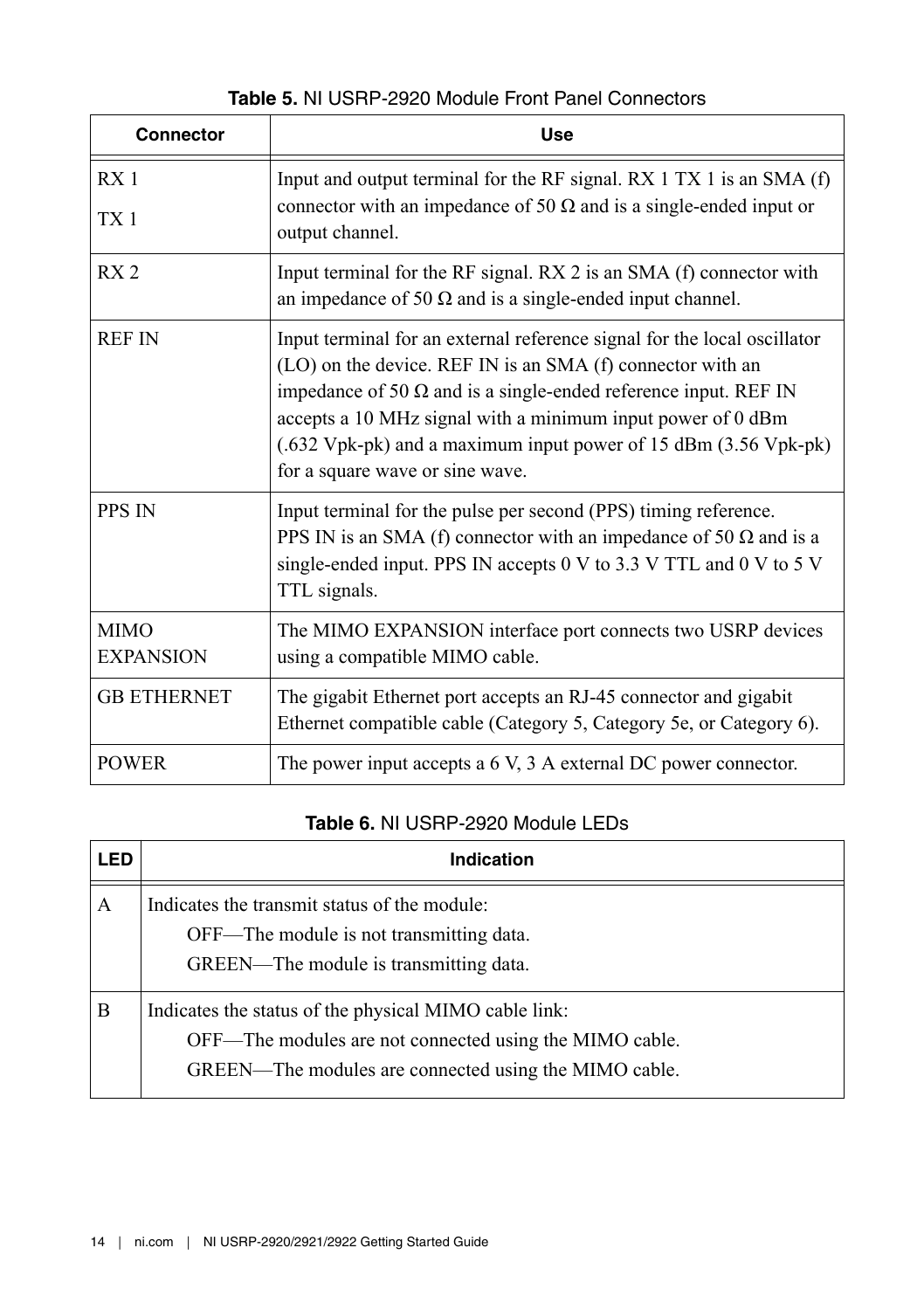<span id="page-14-0"></span>

| <b>LED</b>    | <b>Indication</b>                                                                |
|---------------|----------------------------------------------------------------------------------|
| $\mathcal{C}$ | Indicates the receive status of the module:                                      |
|               | OFF—The module is not receiving data.                                            |
|               | GREEN—The module is receiving data.                                              |
| D             | Indicates the firmware status of the module:                                     |
|               | OFF—The firmware is not loaded.                                                  |
|               | GREEN—The firmware is loaded.                                                    |
| E             | Indicates the reference lock status of the LO on the module:                     |
|               | OFF—There is no reference signal, or the LO is not locked to a reference signal. |
|               | BLINKING—The LO is not locked to a reference signal.                             |
|               | GREEN—The LO is locked to a reference signal.                                    |
| F             | Indicates the power status of the module:                                        |
|               | OFF—The module is powered off.                                                   |
|               | GREEN—The module is powered on.                                                  |

#### **Table 6.** NI USRP-2920 Module LEDs (Continued)

## NI USRP-2921

#### **Figure 2.** NI USRP-2921 Front Panel



| <b>Connector</b>                   | Use                                                                                                                                                                      |  |
|------------------------------------|--------------------------------------------------------------------------------------------------------------------------------------------------------------------------|--|
| RX <sub>1</sub><br>TX <sub>1</sub> | Input and output terminal for the RF signal. $RX 1 TX 1$ is an SMA $(f)$<br>connector with an impedance of 50 $\Omega$ and is a single-ended input or<br>output channel. |  |
| RX <sub>2</sub>                    | Input terminal for the RF signal. RX 2 is an SMA (f) connector with<br>an impedance of 50 $\Omega$ and is a single-ended input channel.                                  |  |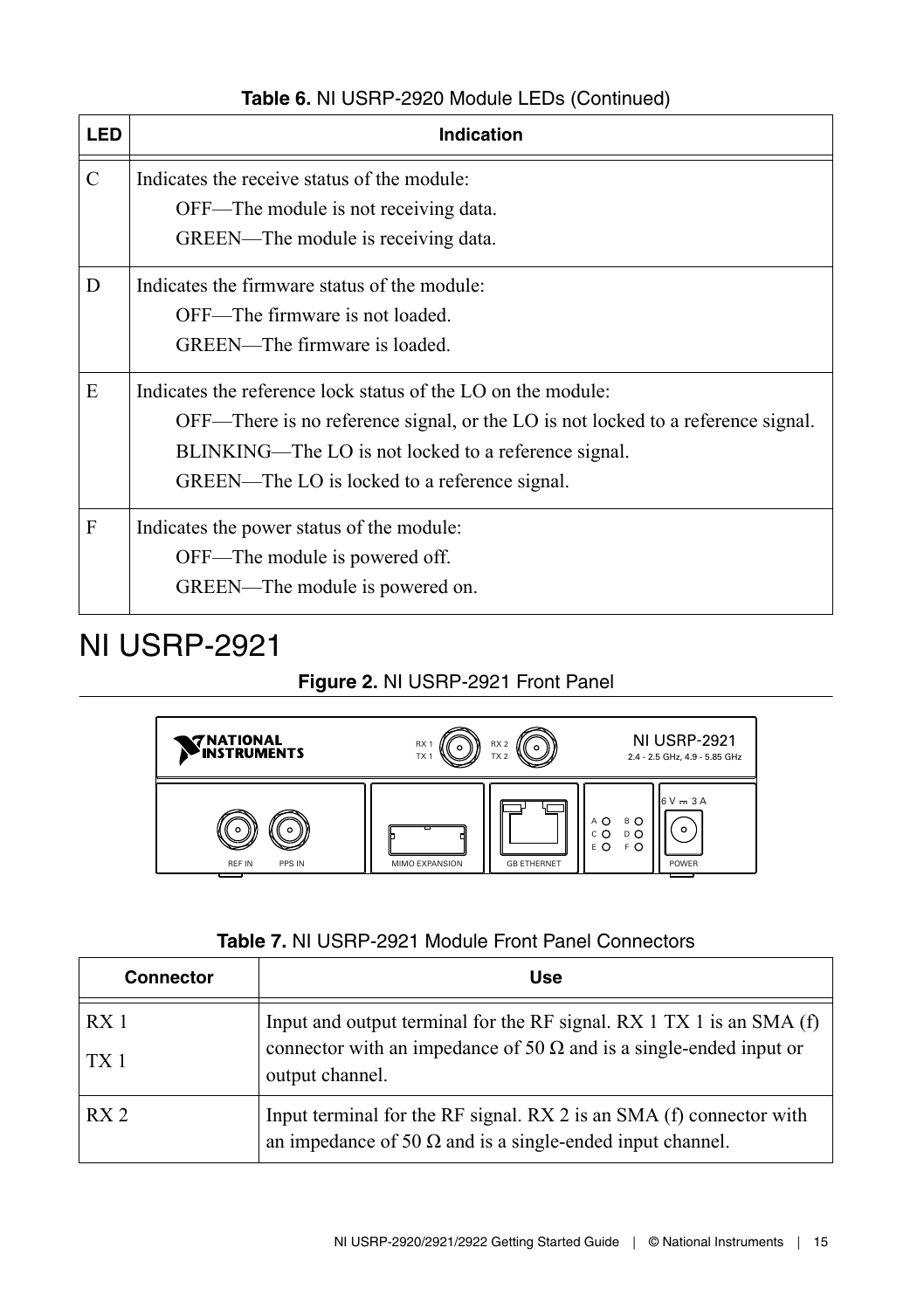| Table 7. NI USRP-2921 Module Front Panel Connectors (Continued) |
|-----------------------------------------------------------------|
|-----------------------------------------------------------------|

| <b>Connector</b>                | <b>Use</b>                                                                                                                                                                                                                                                                                                                                                                            |
|---------------------------------|---------------------------------------------------------------------------------------------------------------------------------------------------------------------------------------------------------------------------------------------------------------------------------------------------------------------------------------------------------------------------------------|
| <b>REF IN</b>                   | Input terminal for an external reference signal for the local oscillator<br>(LO) on the device. REF IN is an SMA (f) connector with an<br>impedance of 50 $\Omega$ and is a single-ended reference input. REF IN<br>accepts a 10 MHz signal with a minimum input power of 0 dBm<br>(.632 Vpk-pk) and a maximum input power of 15 dBm (3.56 Vpk-pk)<br>for a square wave or sine wave. |
| PPS IN                          | Input terminal for the pulse per second (PPS) timing reference.<br>PPS IN is an SMA (f) connector with an impedance of 50 $\Omega$ and is a<br>single-ended input. PPS IN accepts 0 V to 3.3 V TTL and 0 V to 5 V<br>TTL signals.                                                                                                                                                     |
| <b>MIMO</b><br><b>EXPANSION</b> | The MIMO EXPANSION interface port connects two USRP devices<br>using a compatible MIMO cable.                                                                                                                                                                                                                                                                                         |
| <b>GB ETHERNET</b>              | The gigabit Ethernet port accepts an RJ-45 connector and gigabit<br>Ethernet compatible cable (Category 5, Category 5e, or Category 6).                                                                                                                                                                                                                                               |
| <b>POWER</b>                    | The power input accepts a 6 V, 3 A external DC power connector.                                                                                                                                                                                                                                                                                                                       |

#### **Table 8.** NI USRP-2921 Module LEDs

| <b>LED</b>    | <b>Indication</b>                                                                                                                                                         |
|---------------|---------------------------------------------------------------------------------------------------------------------------------------------------------------------------|
| A             | Indicates the transmit status of the module:<br>OFF—The module is not transmitting data.                                                                                  |
|               | GREEN—The module is transmitting data.                                                                                                                                    |
| B             | Indicates the status of the physical MIMO cable link:<br>OFF—The modules are not connected using the MIMO cable.<br>GREEN—The modules are connected using the MIMO cable. |
| $\mathcal{C}$ | Indicates the receive status of the module<br>OFF—The module is not receiving data.<br>GREEN—The module is receiving data.                                                |
| D             | Indicates the firmware status of the module:<br>OFF—The firmware is not loaded.<br>GREEN—The firmware is loaded.                                                          |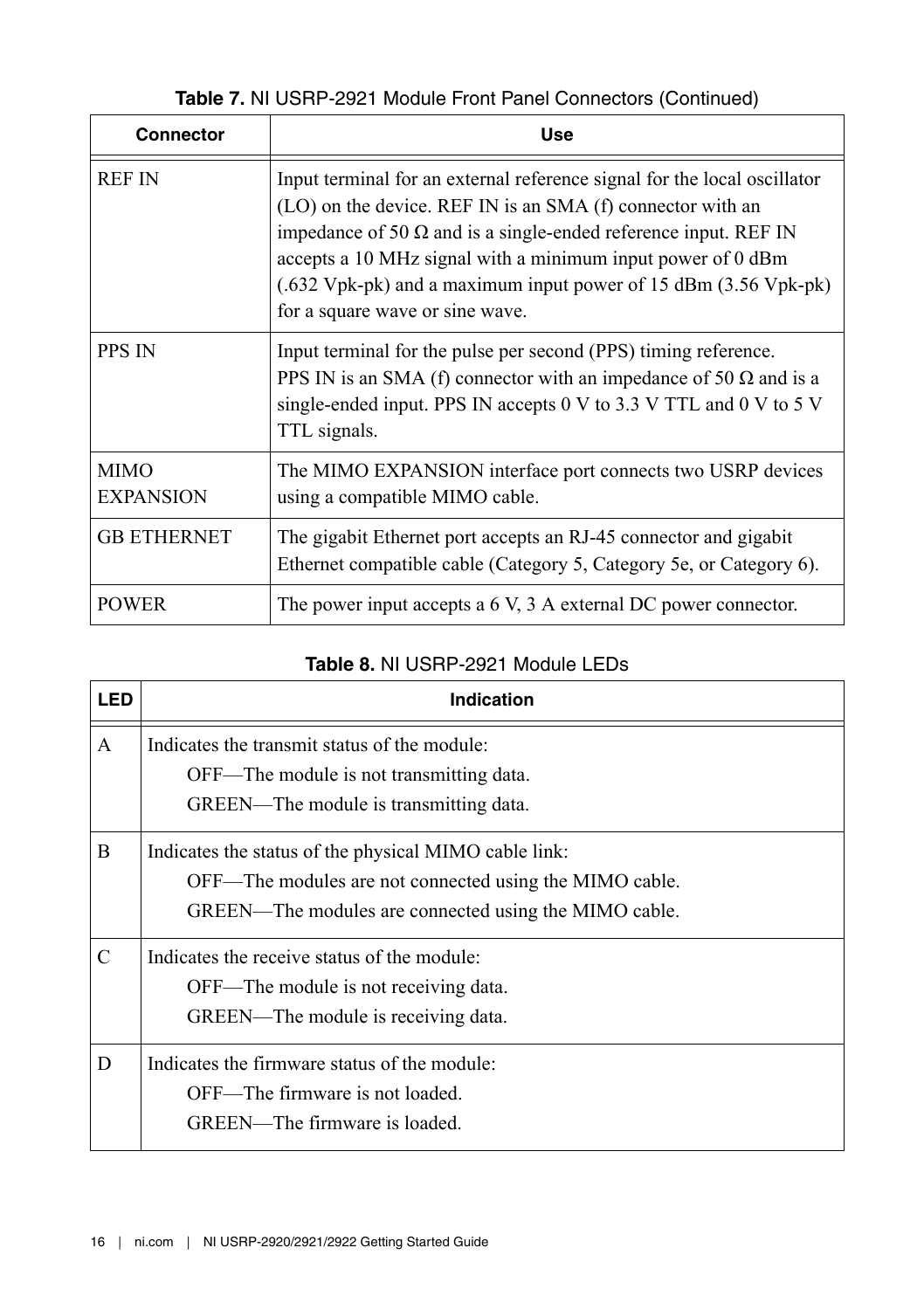#### **Table 8.** NI USRP-2921 Module LEDs (Continued)

<span id="page-16-0"></span>

| LED | Indication                                                                                                                                                                                                                                                |
|-----|-----------------------------------------------------------------------------------------------------------------------------------------------------------------------------------------------------------------------------------------------------------|
| E   | Indicates the reference lock status of the LO on the module:<br>OFF—There is no reference signal, or the LO is not locked to a reference signal.<br>BLINKING—The LO is not locked to a reference signal.<br>GREEN—The LO is locked to a reference signal. |
| F   | Indicates the power status of the module:<br>OFF—The module is powered off.<br>GREEN—The module is powered on.                                                                                                                                            |

## NI USRP-2922

#### **Figure 3.** NI USRP-2922 Front Panel



| <b>Connector</b>                   | Use                                                                                                                                                                                                                                                                                                                                                                                   |
|------------------------------------|---------------------------------------------------------------------------------------------------------------------------------------------------------------------------------------------------------------------------------------------------------------------------------------------------------------------------------------------------------------------------------------|
| RX <sub>1</sub><br>TX <sub>1</sub> | Input and output terminal for the RF signal. $RX 1 TX 1$ is an SMA $(f)$<br>connector with an impedance of 50 $\Omega$ and is a single-ended input or<br>output channel.                                                                                                                                                                                                              |
| RX <sub>2</sub>                    | Input terminal for the RF signal. RX 2 is an SMA (f) connector with<br>an impedance of 50 $\Omega$ and is a single-ended input channel.                                                                                                                                                                                                                                               |
| <b>REF IN</b>                      | Input terminal for an external reference signal for the local oscillator<br>(LO) on the device. REF IN is an SMA (f) connector with an<br>impedance of 50 $\Omega$ and is a single-ended reference input. REF IN<br>accepts a 10 MHz signal with a minimum input power of 0 dBm<br>(.632 Vpk-pk) and a maximum input power of 15 dBm (3.56 Vpk-pk)<br>for a square wave or sine wave. |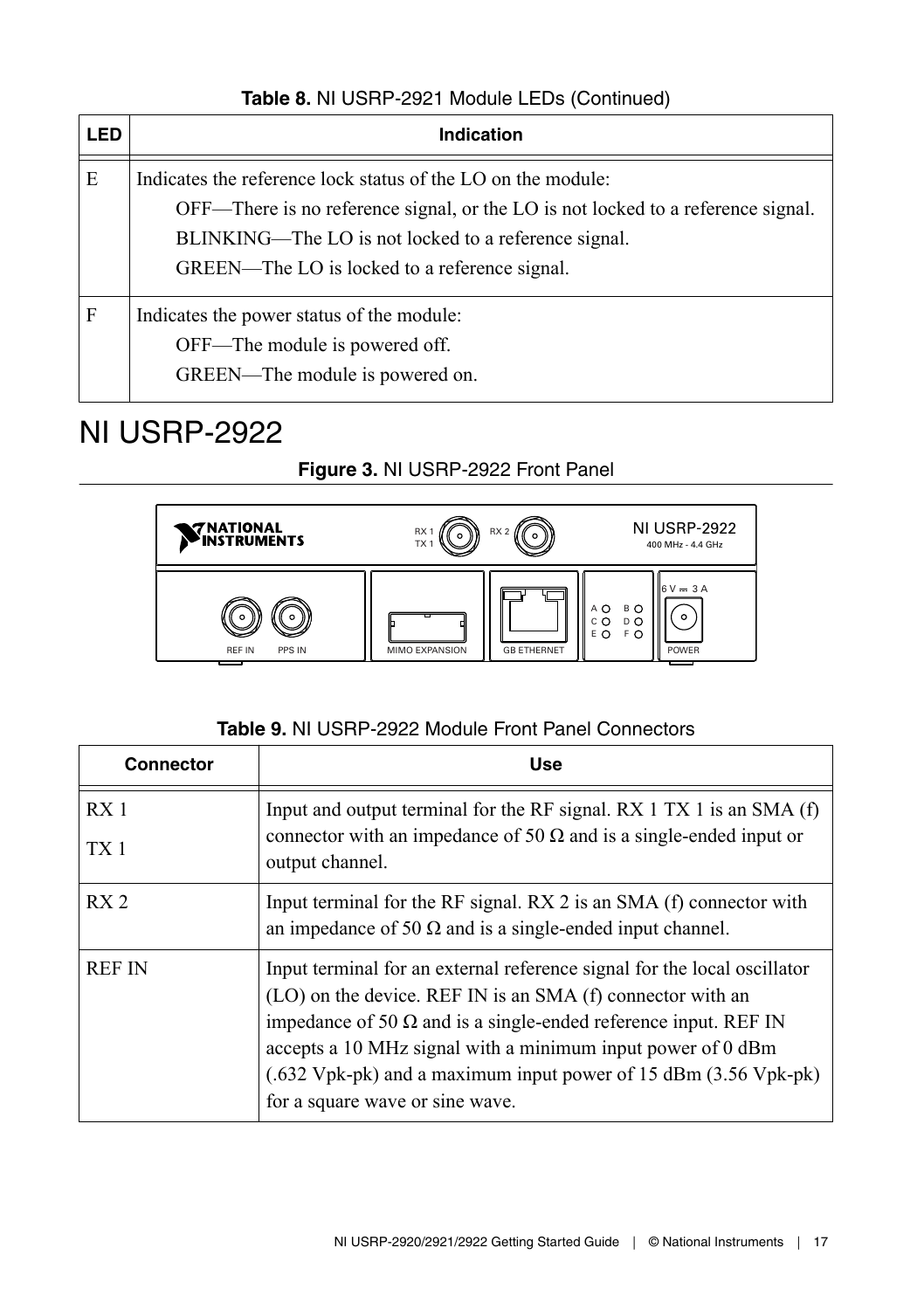#### **Table 9.** NI USRP-2922 Module Front Panel Connectors (Continued)

| <b>Connector</b>                | <b>Use</b>                                                                                                                                                                                                                        |
|---------------------------------|-----------------------------------------------------------------------------------------------------------------------------------------------------------------------------------------------------------------------------------|
| <b>PPS IN</b>                   | Input terminal for the pulse per second (PPS) timing reference.<br>PPS IN is an SMA (f) connector with an impedance of 50 $\Omega$ and is a<br>single-ended input. PPS IN accepts 0 V to 3.3 V TTL and 0 V to 5 V<br>TTL signals. |
| <b>MIMO</b><br><b>EXPANSION</b> | The MIMO EXPANSION interface port connects two USRP devices<br>using a compatible MIMO cable.                                                                                                                                     |
| <b>GB ETHERNET</b>              | The gigabit Ethernet port accepts an RJ-45 connector and gigabit<br>Ethernet compatible cable (Category 5, Category 5e, or Category 6).                                                                                           |
| <b>POWER</b>                    | The power input accepts a 6 V, 3 A external DC power connector.                                                                                                                                                                   |

#### **Table 10.** NI USRP-2922 Module LEDs

| LED | <b>Indication</b>                                                                                                                                                         |
|-----|---------------------------------------------------------------------------------------------------------------------------------------------------------------------------|
| A   | Indicates the transmit status of the module:<br>OFF—The module is not transmitting data.<br>GREEN—The module is transmitting data.                                        |
| B   | Indicates the status of the physical MIMO cable link:<br>OFF—The modules are not connected using the MIMO cable.<br>GREEN—The modules are connected using the MIMO cable. |
| C   | Indicates the receive status of the module:<br>OFF—The module is not receiving data.<br>GREEN—The module is receiving data.                                               |
| D   | Indicates the firmware status of the module:<br>OFF—The firmware is not loaded.<br>GREEN—The firmware is loaded.                                                          |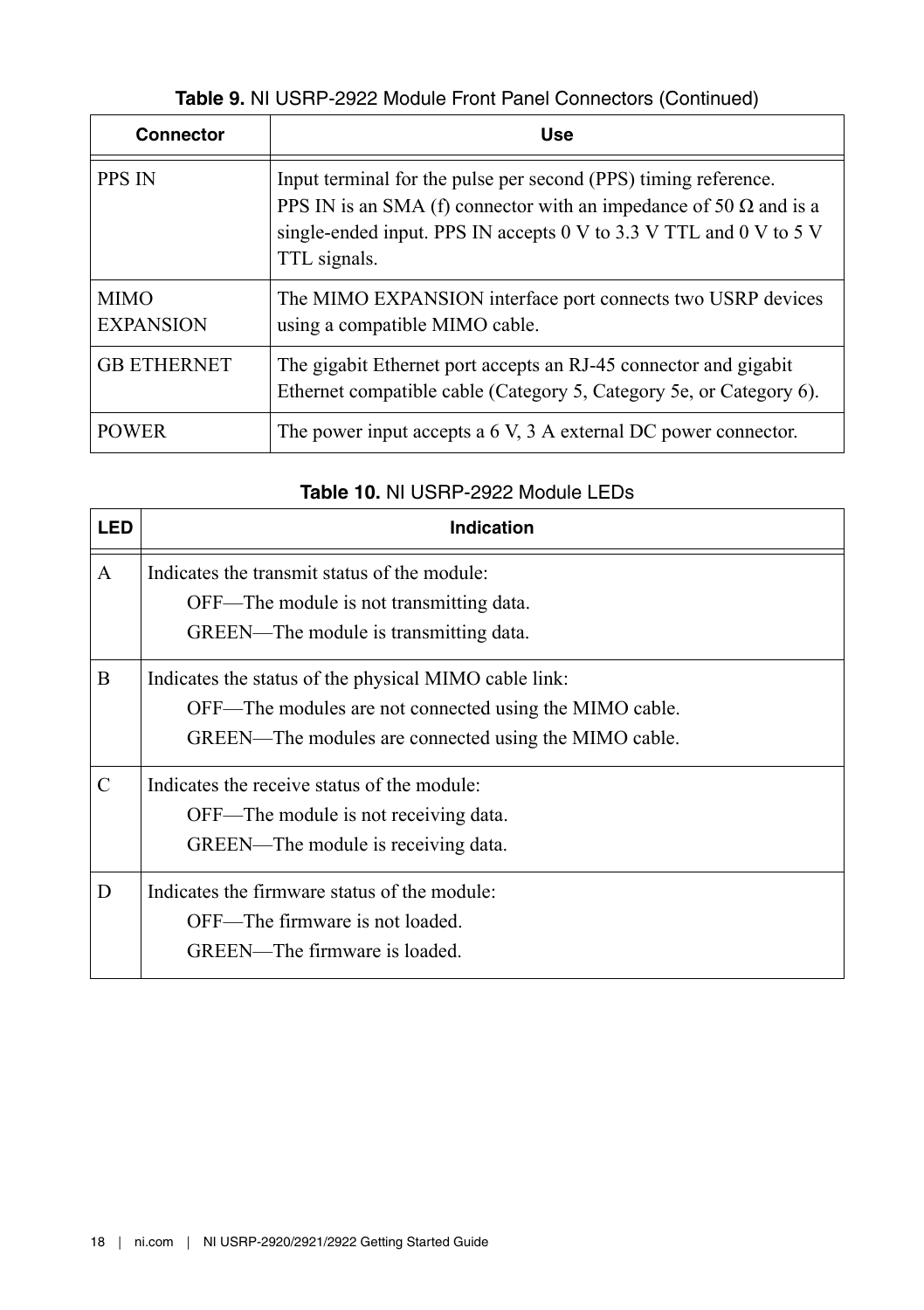| <b>LED</b> | Indication                                                                                                                                                                                                                                                |
|------------|-----------------------------------------------------------------------------------------------------------------------------------------------------------------------------------------------------------------------------------------------------------|
| E          | Indicates the reference lock status of the LO on the module:<br>OFF—There is no reference signal, or the LO is not locked to a reference signal.<br>BLINKING—The LO is not locked to a reference signal.<br>GREEN—The LO is locked to a reference signal. |
| F          | Indicates the power status of the module:<br>OFF—The module is powered off.<br>GREEN—The module is powered on.                                                                                                                                            |

#### **Table 10.** NI USRP-2922 Module LEDs (Continued)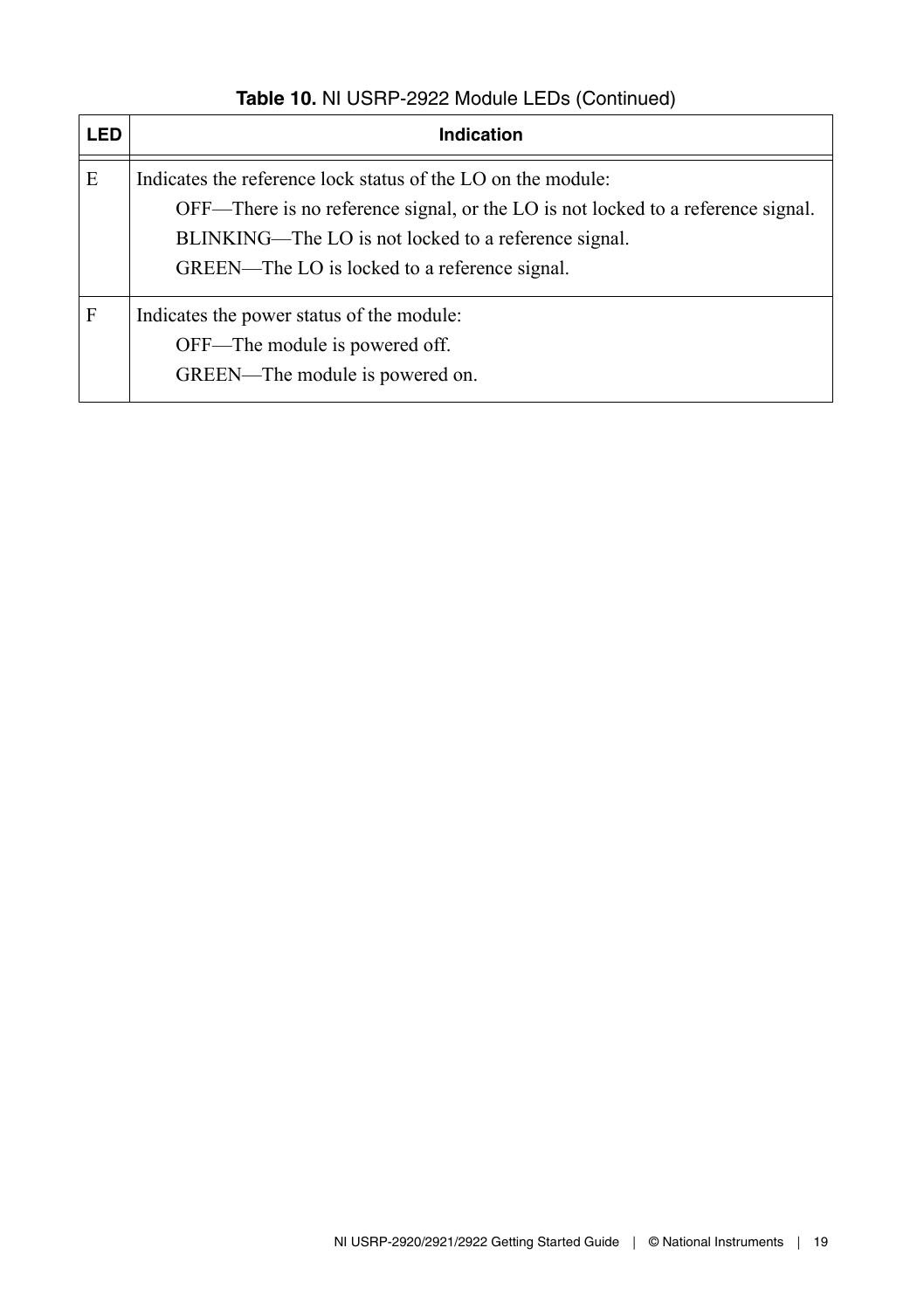# <span id="page-19-0"></span>Where to Go Next

Refer to the following figure for information about other product tasks and associated resources for those tasks.



**Tip** The *NI-USRP Help* is an HTML version of a traditional user manual that includes detailed information about RF fundamentals, device features, and programming with NI-USRP.

# Worldwide Support and Services

The National Instruments website is your complete resource for technical support. At *[ni.com/](http://www.ni.com/support) [support](http://www.ni.com/support)*, you have access to everything from troubleshooting and application development self-help resources to email and phone assistance from NI Application Engineers.

Visit *[ni.com/services](http://www.ni.com/services)* for NI Factory Installation Services, repairs, extended warranty, and other services.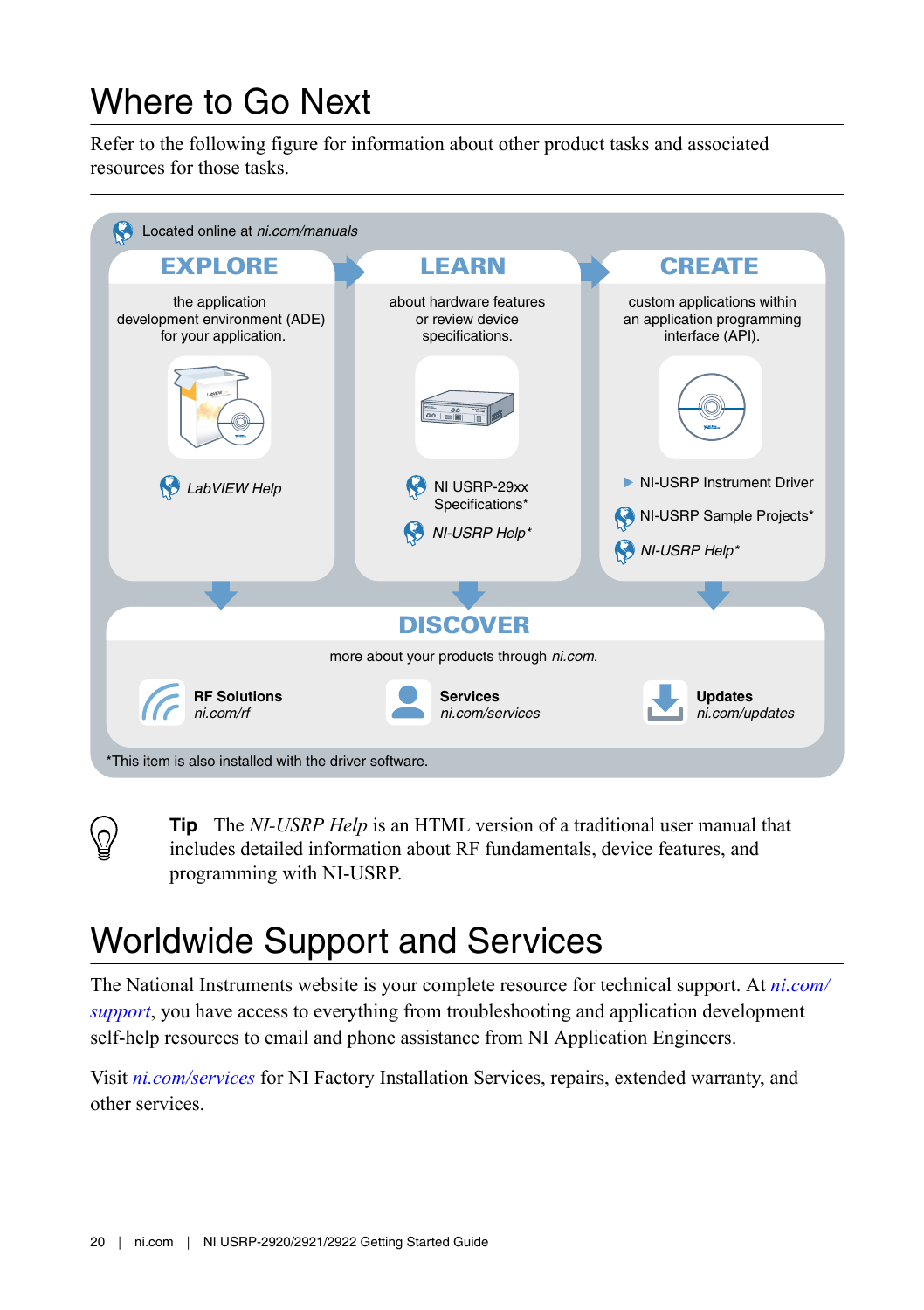Visit *[ni.com/register](http://www.ni.com/register)* to register your National Instruments product. Product registration facilitates technical support and ensures that you receive important information updates from NI.

A Declaration of Conformity (DoC) is our claim of compliance with the Council of the European Communities using the manufacturer's declaration of conformity. This system affords the user protection for electromagnetic compatibility (EMC) and product safety. You can obtain the DoC for your product by visiting *[ni.com/certification](http://www.ni.com/certification)*. If your product supports calibration, you can obtain the calibration certificate for your product at *[ni.com/calibration](http://www.ni.com/calibration)*.

National Instruments corporate headquarters is located at 11500 North Mopac Expressway, Austin, Texas, 78759-3504. National Instruments also has offices located around the world. For telephone support in the United States, create your service request at *[ni.com/support](http://www.ni.com/support)* or dial 1 866 ASK MYNI (275 6964). For telephone support outside the United States, visit the *Worldwide Offices* section of *[ni.com/niglobal](http://www.ni.com/niglobal)* to access the branch office websites, which provide up-to-date contact information, support phone numbers, email addresses, and current events.